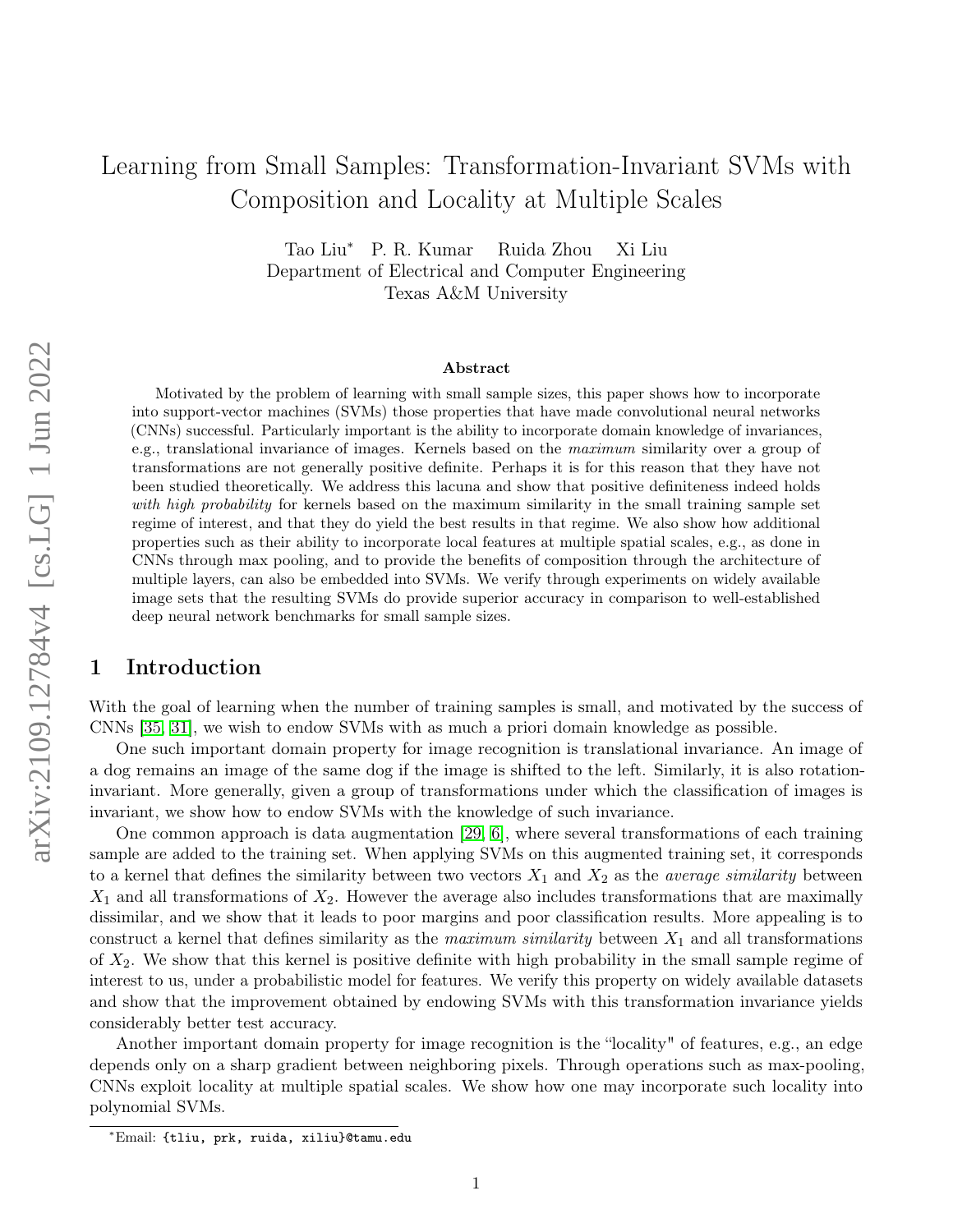Finally, their multi-layer architecture provides CNNs the benefits of composition [\[7\]](#page-10-1). We show how one can iteratively introduce multiple layers into SVMs to facilitate composition. The introduction of multiple layers increases computational complexity, and we show how this can be alleviated by parallel computation so as to achieve a reduction of computation time by increasing memory.

We show experimentally that the resulting SVMs provide significantly improved performance for small datasets. Translational and rotational invariance embedded into SVMs allows them to recognize objects that have not already been centered in images or oriented in upright positions; referred to as transformed datasets in the sequel. The transformation-invariant SVMs provide significant improvements over SVMs as well as CNN benchmarks without data augmentation when the training set is small. For  $100/200/500$ training samples, the recognition accuracy of the MNIST dataset [\[17\]](#page-11-1) is increased, respectively, from the figures of 68.33%/86.96%/91.33% reported by the CNNs optimized over architectures and dimensions [\[10\]](#page-10-2) to, respectively, 81.55%/89.23%/93.11%. Similar improvements are also obtained in the EMNIST Letters [\[4\]](#page-10-3) and Transformed MNIST datasets. Computational results reported here are for small datasets, handled efficiently by LIBSVM [\[2\]](#page-10-4).

### 1.1 Background

In the early 2000s, SVMs [\[5\]](#page-10-5) were one of the most effective methods for image classification [\[19\]](#page-11-2). They had a firm theoretical foundation [\[32,](#page-12-2) [1\]](#page-10-6) of margin maximization that is especially important in high dimensions, and a kernel method to make high-dimensional computation tractable. However, with the advent of CNNs and the enhanced computing power of GPUs, SVMs were replaced in image classification. One reason was that CNNs were able to incorporate prior knowledge. The pioneering paper [\[35\]](#page-12-0) emphasizes that "It is usually accepted that good generalization performance on real-world problems cannot be achieved unless some a priori knowledge about the task is built into the system. Back-propagation networks provide a way of specifying such knowledge by imposing constraints both on the architecture of the network and on its weights. In general, such constraints can be considered as particular transformations of the parameter space." It further mentions specifically that, "Multilayer constrained networks perform very well on this task when organized in a hierarchical structure with shift-invariant feature detectors." Indeed, CNNs have successfully incorporated several important characteristics of images. One, mentioned above (called shift-invariance), is translational invariance, which is exploited by the constancy, i.e., location independence, of the convolution matrices. A second is locality. For example, an "edge" in an image can be recognized from just the neighboring pixels. This is exploited by the low dimensionality of the kernel matrix. A third characteristic is the multiplicity of spatial scales, i.e., a hierarchy of spatial "features" of multiple sizes in images. These three properties are captured in modern CNNs through the "pooling" operation at the  $(\ell + 1)$ -th layer, where the features of the  $\ell$ -th layer are effectively low-pass filtered through operations such as max-pooling. More recently, it has been shown that depth in neural networks (NNs) of rectified linear units (ReLUs) permits composition, enhances expressivity for a given number of parameters, and reduces the number needed for accurate approximations [\[7\]](#page-10-1).

Generally, neural networks have become larger over time with the number of parameters ranging into hundreds of millions, concomitantly also data-hungry, and therefore inapplicable in applications where data is expensive or scarce, e.g., medical data [\[20\]](#page-11-3). For these reasons, there is an interest in methodologies for learning efficiently from very few samples, which is the focus of this paper.

### 1.2 Related Work

There are mainly two studies related: transformation-invariant kernels and local correlations.

Transformation-Invariant Kernels. There are two major routes to explore transformation invariant kernels [\[26,](#page-11-4) [16\]](#page-11-5). The most widely used is based on Haar-integration kernels, called "average-fit" kernels in this paper, which average over a transformation group [\[27,](#page-11-6) [12,](#page-10-7) [11,](#page-10-8) [23,](#page-11-7) [21,](#page-11-8) [22\]](#page-11-9). Although trivially positive definite, they appear to produce poor results in our testing (Section [4\)](#page-7-0). Mairal et al. [\[21\]](#page-11-8) reported some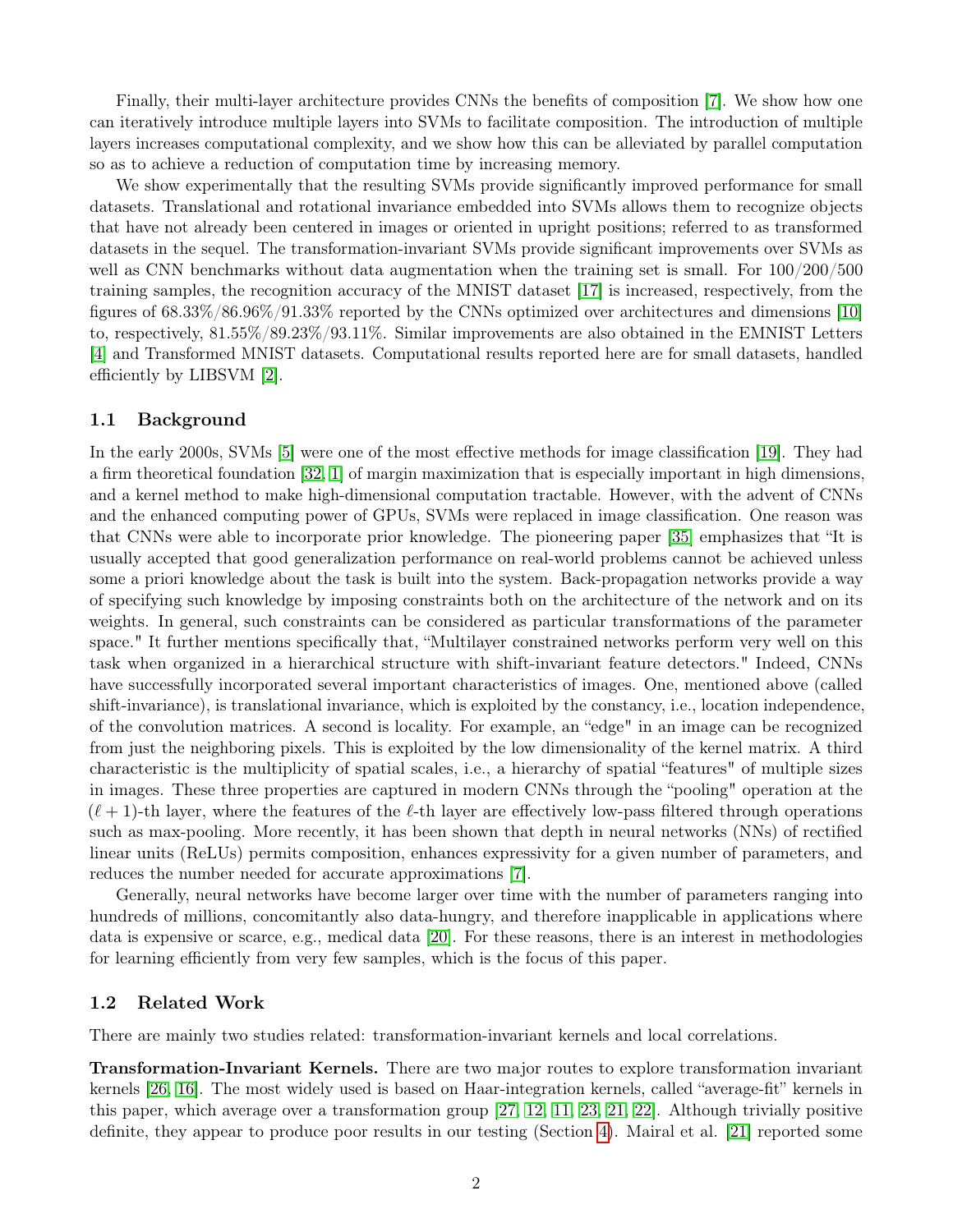good results when a large dataset is available for pre-training bottom network layers unsupervised [\[24\]](#page-11-10), but our focus is on data-scarce situations where no such large dataset is available. The concentration of this paper is on "best-fit" kernels, which are based on the maximum similarity from different perspectives. Jittering kernels [\[8,](#page-10-9) [9\]](#page-10-10) calculate the minimum distance between one sample and all jittered forms of another sample. Instead of measuring the minimum distance between samples, tangent distance kernels [\[30,](#page-12-3) [13\]](#page-11-11) use a linear approximation to measure the minimum distance between sets generated by the transformation group, which can only guarantee local invariance. In comparison, our "best-fit" kernel is defined as the maximum inner product between one sample and all transformed forms of another sample, which enjoys global invariance and differs from jittering kernels for non-norm-preserving transformations (e.g., scaling transformations). Although "best-fit" kernels enjoy a good performance, they are not ensured to be positive definite, thus the global optimum of the SVM solution cannot be guaranteed theoretically. We address this lacuna and show that positive definiteness indeed holds with high probability in the small training sample set regime for the "best-fit" kernel. Additionally, we show that locality at multiple scales can further improve the performance of "best-fit" kernels. We note that there were also some works that treat an indefinite kernel matrix as a noisy observation of some unknown positive semidefinite matrix [\[3,](#page-10-11) [36\]](#page-12-4), but our goal is to analyze conditions that make the "best-fit" kernel positive definite.

Local Correlations. Since "local correlations," i.e., dependencies between nearby pixels, are more pronounced than long-range correlations in natural images, Scholkopf et al. [\[25\]](#page-11-12) defined a two-layer kernel utilizing dot product in a polynomial space which is mainly spanned by local correlations between pixels. We extend the structure of two-layer local correlation to multilayer architectures by introducing further compositions, which gives the flexibility to consider the locality at multiple spatial scales. We also analyze the corresponding time and space complexity of multilayer architectures.

# 2 Kernels with Transformational Invariance

To fix notation, let  $\mathcal{S} = \{(X_1, y_1), \ldots, (X_n, y_n)\}\$ be a set of n labeled samples with m-dimensional features  $X_i = (X_i^{(1)}$  $(x_i^{(1)}, \ldots, X_i^{(m)})^T \in \mathcal{X} \subset \mathbb{R}^m$  and labels  $y_i \in \mathcal{Y}$ .

### 2.1 Transformation Groups and Transformation-Invariant Best-Fit Kernels

We wish to endow the kernel of the SVM with the domain knowledge that the sample classification is invariant under certain transformations of the sample vector. Let  $\mathcal G$  be a transformation group that acts on X, i.e., for all  $S, T, U \in \mathcal{G}$ : (i) T maps X into X; (ii) the identity map  $I \in \mathcal{G}$ ; (iii)  $ST \in \mathcal{G}$ ; (iv)  $(ST)U = S(TU);$  (v) there is an inverse  $T^{-1} \in \mathcal{G}$  with  $TT^{-1} = T^{-1}T = I$ .

We start with a base kernel  $K_{base} : \mathcal{X} \times \mathcal{X} \to \mathcal{R}$  that satisfies the following properties:

- 1. Symmetric, i.e.,  $K_{base}(X_i, X_j) = K_{base}(X_j, X_i);$
- 2. Positive definite if its Gram matrix is positive semi-definite, i.e.,  $\sum_{i=1}^{n}\sum_{j=1}^{n}\alpha_i\alpha_jK_{base}(X_i, X_j) \ge 0$ for all  $\alpha_1, \ldots, \alpha_n \in \mathbb{R}$ ;
- 3.  $K_{base}(TX_i, X_j) = K_{base}(X_i, T^{-1}X_j), \forall T \in \mathcal{G}.$

Define the kernel with the "best-fit" transformation over  $\mathcal G$  by

$$
K_{\mathcal{G},best,base}(X_i, X_j) := \sup_{T \in \mathcal{G}} K_{base}(TX_i, X_j).
$$
\n<sup>(1)</sup>

<span id="page-2-0"></span>**Lemma 1.**  $K_{\mathcal{G},best,base}$  is a symmetric kernel that is also transformation-invariant over the group  $\mathcal{G},$  i.e.,  $K_{\mathcal{G}, best, base}(TX_i, X_j) = K_{\mathcal{G}, best, base}.$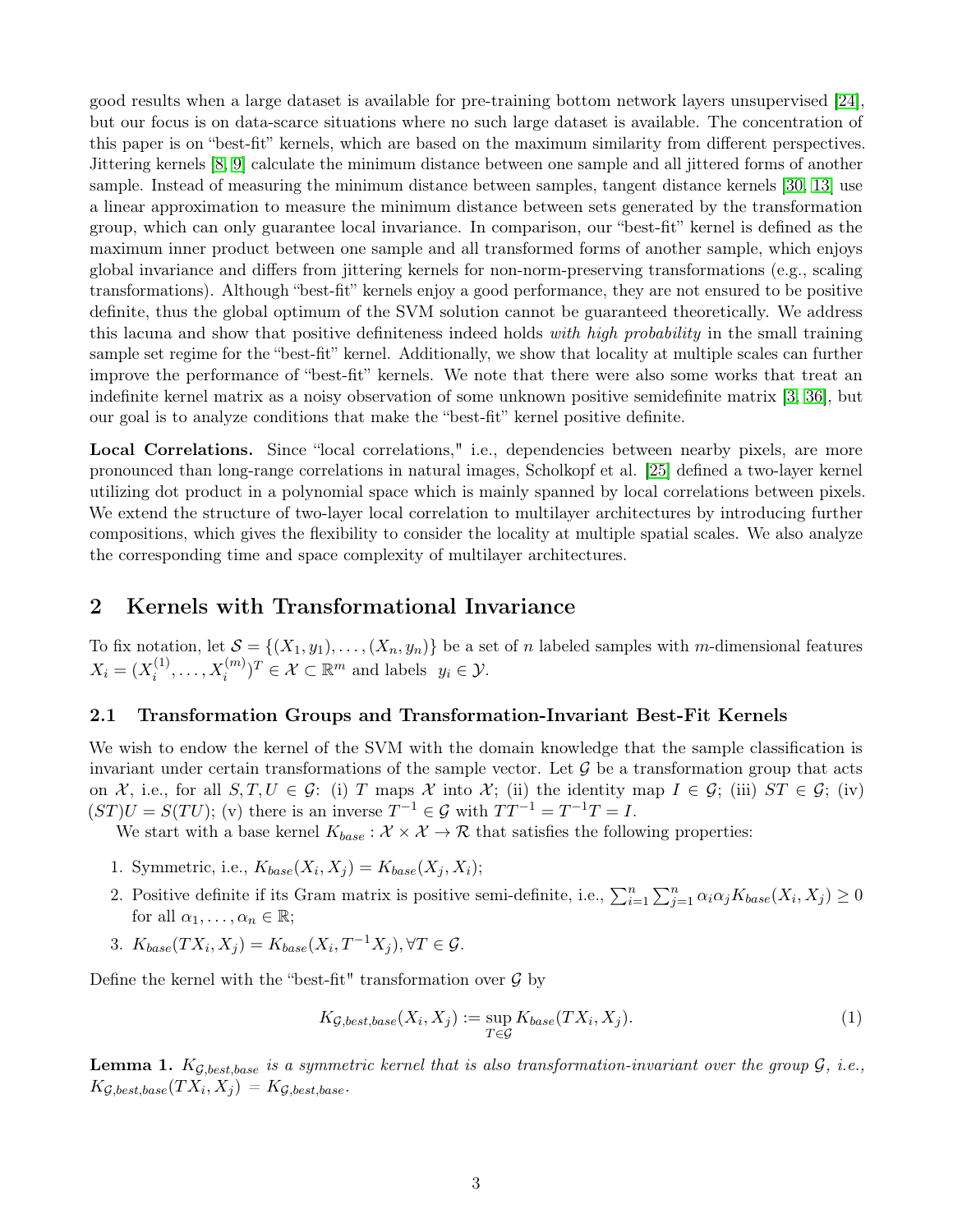Proof. The symmetry follows since

$$
K_{\mathcal{G}, best, base}(X_i, X_j) = \sup_{T \in \mathcal{G}} K_{base}(TX_i, X_j) = \sup_{T \in \mathcal{G}} K_{base}(X_i, T^{-1}X_j)
$$
  
= 
$$
\sup_{T \in \mathcal{G}} K_{base}(T^{-1}X_j, X_i) = \sup_{T^{-1} \in \mathcal{G}} K_{base}(T^{-1}X_j, X_i) = K_{\mathcal{G}, best, base}(X_j, X_i).
$$

The transformational invariance follows since

$$
K_{\mathcal{G}, best, base}(TX_i, X_j) = \sup_{S \in \mathcal{G}} K_{base}(STX_i, X_j) = \sup_{UT^{-1} \in \mathcal{G}} K_{base}(UX_i, X_j)
$$
  
= 
$$
\sup_{U \in \mathcal{G}} K_{base}(UX_i, X_j) = K_{\mathcal{G}, best, base}(X_i, X_j).
$$

 $\Box$ 

The Translation Group: Of particular interest in image classification is the group of translations. Let  $X_i = \{X_i^{(p,q)}\}$  $i^{(p,q)}: p \in [m_1], q \in [m_2]$  denote a two-dimensional  $m_1 \times m_2$  array of pixels, with  $m = m_1 m_2$ . Let  $T_{rs}X_i := \{X_i^{((p-r)\text{ mod }m_1, (q-s)\text{ mod }m_2)} : p \in [m_1], q \in [m_2]\}$  denote the transformation that translates Let  $I_{rs}A_i = \{A_i : i \in [n] \}$   $p \in [m_1], q \in [m_2]$  denote the transformation that translates<br>the array by r pixels in the x-direction, and by s pixels in the y-direction. The translation group is  $\mathcal{G}_{trans} := \{T_{rs} : r \in [m_1], s \in [m_2]\}.$  For notational simplicity, we will denote the resulting kernel  $K_{\mathcal{G}_{trans},best,base}$  by  $K_{TI,best,base}$ .

### 2.2 Positive Definiteness of Translation-Invariant Best-Fit Kernels

There are two criteria that need to be met when trying to embed transformational invariance into SVM kernels. (i) The kernel will need to be invariant with respect to the particular transformations of interest in the application domain. (ii) The kernel will need to be positive definite to have provable guarantees of performance.

 $K_{TI, best, base}$  satisfies property (i) as established in Lemma [1.](#page-2-0) Concerning property (ii) though, in general,  $K_{TI, best, base}$  is an indefinite kernel. We now show that when the base kernel is a normalized linear kernel,  $K_{linear}(X_i, X_j) := \frac{1}{m} X_i^T X_j$ , then it is indeed positive definite in the small sample regime of interest.

To prove positive definiteness, we need to assume a probabilistic model for dependent features.

<span id="page-3-0"></span>**Assumption 1.** Suppose that n samples  $\{X_1, X_2, \ldots, X_m\}$  are i.i.d., with  $X_i = \{X_i^{(1)}\}$  $X_i^{(1)}, X_i^{(2)}, \ldots, X_i^{(m)}\}$ being a normal random vector with  $X_i \sim \mathcal{N}(0, \Sigma)$ ,  $\forall i \in [n]$ . Suppose also that  $\|\lambda\|_2 / \|\lambda\|_{\infty} \ge (\ln m)^{\frac{1+\epsilon}{2}}/2$ for some  $\epsilon \in (0,1]$ , where  $\lambda := (\lambda^{(1)}, \ldots, \lambda^{(m)})$  is comprised of the eigenvalues of  $\Sigma$ . Note that  $X_i^{(p)}$  may be correlated with  $X_i^{(q)}$  $i^{(q)}$ , for  $p \neq q$ .

**Example 1.** When  $\Sigma = I_m$ , i.e.,  $X_i^{(p)} \sim \mathcal{N}(0, 1), \forall p \in [m]$ , the condition  $||\lambda||_2/||\lambda||_{\infty} \ge (\ln m)^{\frac{1+\epsilon}{2}}/2$ holds trivially since  $\|\lambda\|_2 = \sqrt{m}$  and  $\|\lambda\|_{\infty} = 1$ . We note that for independent features, we can relax the normality (Assumption [1\)](#page-3-0) to sub-Gaussianity.

<span id="page-3-1"></span>Theorem 1. Let

$$
K_{TI, best, linear}(X_i, X_j) := \sup_{T \in \mathcal{G}_{trans}} \frac{1}{m} (TX_i)^T X_j \tag{2}
$$

be the best-fit translation invariant kernel with the base kernel chosen as the normalized linear kernel. Under Assumption [1,](#page-3-0) if  $n \leq \frac{\|\lambda\|_1}{\| \lambda \|_1}$  $\frac{\|\lambda\|_1}{2\|\lambda\|_2(\ln m)^{\frac{1+\epsilon}{2}}}$ , then  $K_{TI, best, linear}$  is a positive definite kernel with probability approaching one, as  $m \to \infty$ .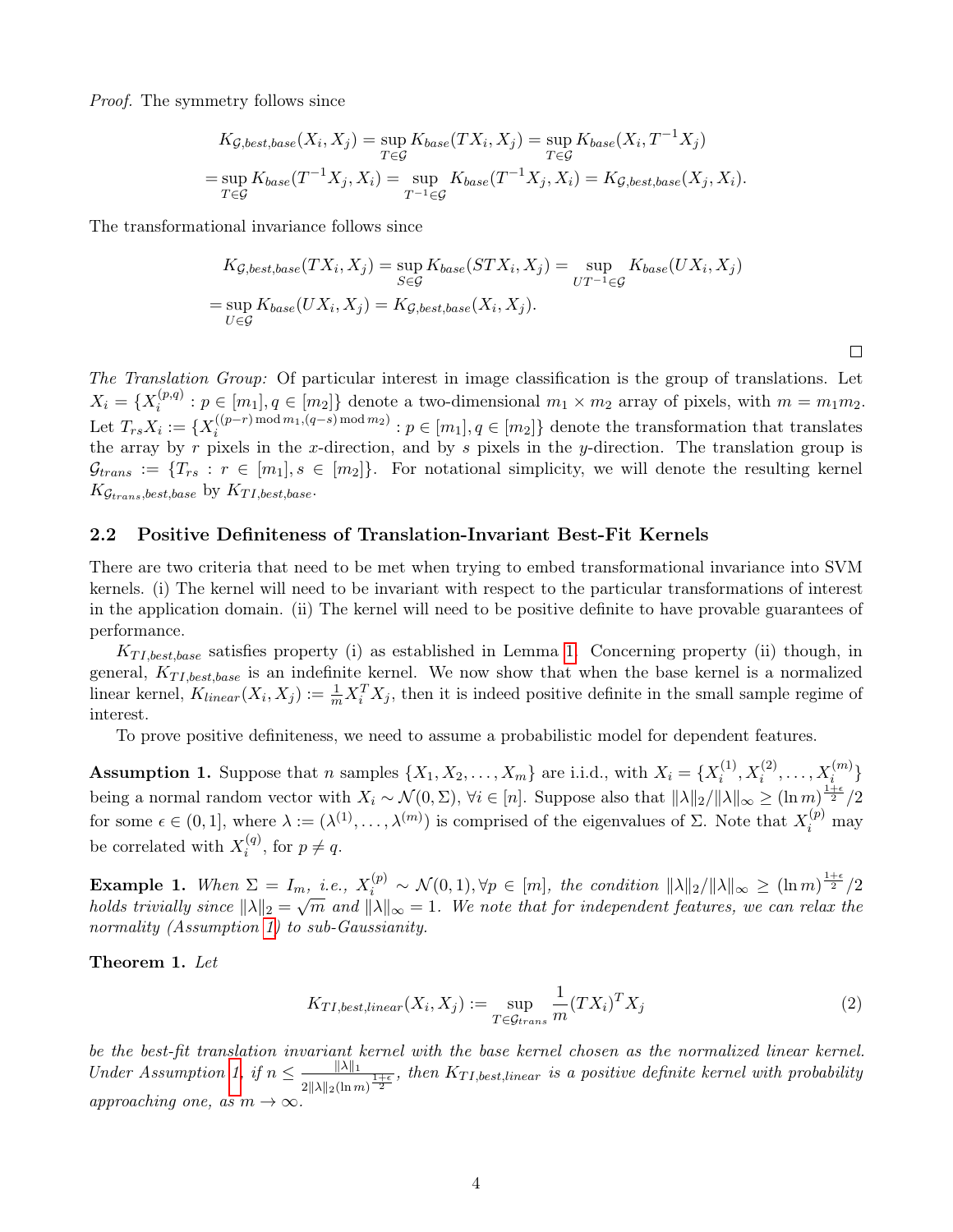| Datasets         | $K_{TI, best, linear}$ $K_{TI, best, poly}$ |                 |
|------------------|---------------------------------------------|-----------------|
| Original MNIST   | $\approx 45$                                | $\approx 375$   |
| <b>EMNIST</b>    | $\approx 35$                                | $\approx 395$   |
| Translated MNIST | $\approx 455$                               | $\approx 15000$ |

<span id="page-4-0"></span>Table 1: The value of  $n$  up to which the kernel is positive definite. Positive definiteness continues to hold for moderate sample sizes, indicating that the theorem is conservative.

Outline of proof. We briefly explain ideas behind the proof, with details presented in Appendix [B.](#page-13-0) For brevity, we denote  $K_{TI, best, linear}(X_i, X_j)$  and  $K_{linear}(X_i, X_j)$  by  $K_{TI, ij}$  and  $K_{ij}$ , respectively. From Gersh-gorin's circle theorem [\[33\]](#page-12-5) every eigenvalue of  $K_{TI, best, linear}$  lies within at least one of the Gershgorin discs  $\mathcal{D}(K_{TI,ii},r_i) := \{\lambda \in \mathbb{R} \mid |\lambda - K_{TI,ii}| \leq r_i\},\$  where  $r_i := \sum_{j \neq i} |K_{TI,ij}|$ . Hence if  $K_{TI,ii} > \sum_{j \neq i} |K_{TI,ij}|$ ,  $\forall i$ , then  $K_{TI}$  is a positive definite kernel. Accordingly, we study a tail bound on  $\sum_{j\neq i} |K_{Ti,ij}|$  and an upper bound on  $K_{TI,ii}$ , respectively, to finish the proof.  $\Box$ 

Note that  $\|\lambda\|_1 \leq \sqrt{m}\|\lambda\|_2$  for m-length vector  $\lambda$ , which implies that  $n = \tilde{O}(\sqrt{m})$ .

We now show that the positive definiteness in the small sample regime also holds for the polynomial kernels which are of importance in practice:

$$
K_{poly}(X_i, X_j) := (1 + \frac{\gamma}{m} X_i^T X_j)^d
$$
 for  $\gamma \ge 0$  and  $d \in \mathbb{N}$ .

<span id="page-4-2"></span>**Theorem 2.** For any  $\gamma \in \mathbb{R}_+$  and  $d \in \mathbb{N}$ , the translation-invariant kernels,

$$
K_{TI, best, poly}(X_i, X_j) := \sup_{T \in \mathcal{G}_{trans}} (1 + \frac{\gamma}{m} (TX_i)^T X_j)^d
$$
\n(3)

are positive definite with probability approaching one as  $m \to +\infty$ , under Assumption [1,](#page-3-0)  $\|\lambda\|_{\infty} \leq 1$ , and  $n \leq \frac{\|\lambda\|_1}{\| \lambda \|_1}$  $\frac{\|\Delta\|_1}{2\|\lambda\|_2(\ln m)^{\frac{1+\epsilon}{2}}}.$ 

*Proof.* Note that  $||\lambda||_{\infty} \leq 1$  can be satisfied simply by dividing all entries of the  $X_i$ s by  $\sqrt{||\lambda||_{\infty}}$ . The detailed proof is presented in Appendix [C.](#page-15-0)  $\Box$ 

**Remark.** Since Gershgorin's circle theorem is a conservative bound on the eigenvalues of a matrix, the bound  $n = \tilde{O}(\sqrt{m})$  on the number of samples for positive definiteness is also conservative. In practice, larger n also yields positive definiteness of  $K_{TI, best, linear}$ . Even more usefully,  $K_{TI, best, poly}$  is positive definite for a much larger range of n than  $K_{TI, best, linear}$ , as reported in Table [1.](#page-4-0)

### 2.3 Comparison with the Average-Fit Kernel and Data Augmentation

### 2.3.1 Average-Fit Kernel

In [\[12\]](#page-10-7), the following "average-fit kernel" kernel is considered

<span id="page-4-1"></span>
$$
K_{\mathcal{G}_{trans},avg,linear}(X_i, X_j) := \frac{1}{|\mathcal{G}|} \sum_{T \in \mathcal{G}} K_{linear}(TX_i, X_j), \tag{4}
$$

which seeks the "average" fit over all transformations. We denote it by  $K_{TI,avg,linear}(X_i, X_j)$  for short. It is trivially invariant with respect to the transformations in  $\mathcal G$  and positive definite. However, it is not really a desirable choice for translations when the base kernel is the linear kernel. It satisfies  $K_{TI,avg,linear}(X_i, X_j) = \left(\frac{1}{|G_{tree}|}\right)$  $\frac{1}{|\mathcal{G}_{trans}|}\sum_{T\in\mathcal{G}_{trans}}TX_i\bigg)^TX_j$ . Note that  $\frac{1}{|\mathcal{G}_{trans}|}\sum_{T\in\mathcal{G}_{trans}}TX_i = \alpha(1,1,\ldots,1)^T$ ,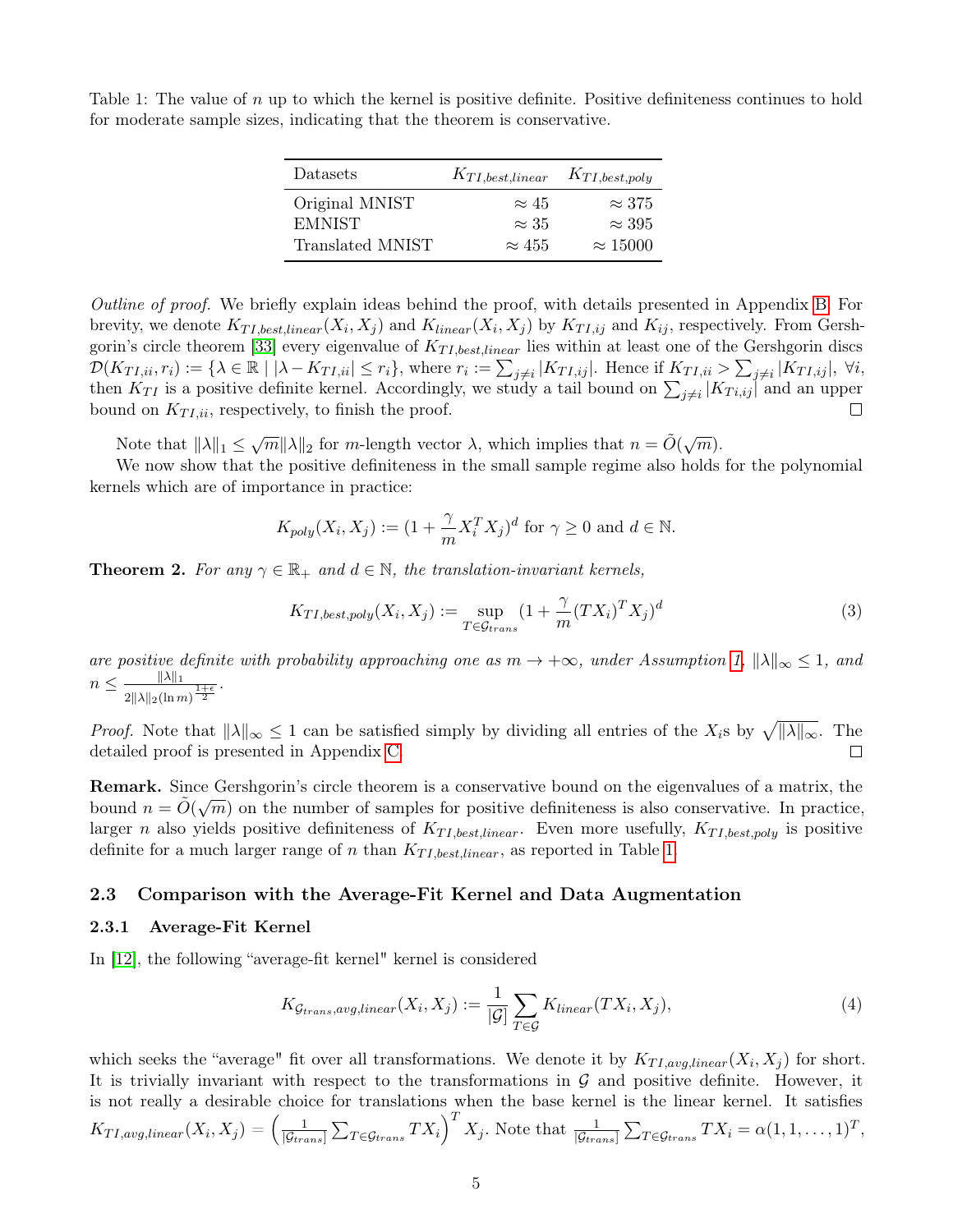where  $\alpha = \frac{1}{n}$  $\frac{1}{m}\sum_{p \in [m_1], q \in [m_2]} X_i^{(p,q)}$  $i^{(p,q)}$  is the average brightness level of  $X_i$ . Therefore  $K_{TI,avg,linear}(X_i, X_j)$  $m\times$  (Avg brightness level of  $X_i$ )  $\times$  (Avg brightness level of  $X_j$ ). The kernel solely depends on the average brightness levels of the samples, basically blurring out all details in the samples. In the case of rotational invariance, it depends only on the average brightness along each concentric circumference. As expected, it produces very poor results, as seen in the experimental results in Section [4.](#page-7-0)

#### 2.3.2 Data Augmentation

Data augmentation is a popular approach to learn how to recognize translated images. It augments the dataset by creating several translated copies of the existing samples. (A special case is the virtual support vectors method which augments the data with transformations of the support vectors and retrains [\[26\]](#page-11-4).) SVM with kernel  $K_{base}$  applied to the augmented data is equivalent to employing the average-fit kernel as [\(4\)](#page-4-1). Consider the case where the augmented data consists of all translates of each image. The resulting dual problem for SVM margin maximization [\[5\]](#page-10-5) is:

$$
\max_{\lambda} -\frac{1}{2} \sum_{i,j,T_1,T_2} \lambda_{i,T_1} \lambda_{j,T_2} y_i y_j K_{base}(T_1 X_i, T_2 X_j) + \sum_{i,T} \lambda_{i,T}
$$
  
s.t.  $\lambda_{i,T} \ge 0$ ,  $\forall i \in [n], \forall T \in \mathcal{G}_{trans}; \sum_{i,T} \lambda_{i,T} y_i = 0.$ 

The corresponding classifier is  $sign(\sum_{i,T}\lambda_{i,T}^*y_iK_{base}(TX_i,X)+b^*)$ , where  $\lambda^*$  is the optimal dual variable and  $b^* = y_j - \sum_{i,T} \lambda_{i,T}^* y_i K_{base}(TX_i, T'X_j)$ , for any j and T' satisfying  $\lambda_{j,T'}^* > 0$ . When no data augmentation is implemented, i.e.,  $|\mathcal{G}_{trans}| = 1$ , we use  $\lambda_i$  as shorthand for  $\lambda_{i,1}$ . As shown in Theorem 4.1 [\[18\]](#page-11-13), this is simply the dual problem for the SVM with  $K_{TI,avg,base}$ , and  $\sum_i \lambda_i K_{TI,avg,base}(X_i, X_j) =$  $\sum_{i,T\in\mathcal{G}}\lambda_{i,T}K_{base}(TX_i,X_j)\forall j$ . Hence data augmentation is mathematically equivalent to a kernel with average similarity over all transformations. This yields a poor classifier since it only leverages the average brightness level of an image.

A simple example illustrates superiority of  $K_{TI, best, linear}$  over  $K_{TI, avg, linear}$  or data augmentation.

**Example 2.** We now consider a special case of the translation group with  $m_1 = 2$  and  $m_2 = 1$ . Consider a training set with just two samples  $X_1 = (1, 2)$  and  $X_2 = (5, 2)$ , shown in red in Figure [1.](#page-6-0) Note that a translation in the image space is a right shift of vector elements. (So a translation of  $X_1 = (1, 2)$  yields the augmented datum  $X_3 = (2, 1)$  in this two-dimensional context because of wraparound.) Two new samples  $X_3 = (2, 1)$  and  $X_4 = (2, 5)$  are therefore generated through data augmentation, shown in green. The decision boundary of the base kernel with augmented data (equivalent to the average-fit kernel  $K_{TI,avg}$ ) is shown by the blue solid line in Figure [1.](#page-6-0) Note that the linear decision boundary  $X^{(1)} + X^{(2)} = 5$  depends solely on the brightness level  $X^{(1)} + X^{(2)}$ .

However, the decision boundary of the best-fit kernel  $K_{TI, best, linear}(X_i, X_j) = \sup_{T \in \mathcal{G}_{trans}} \frac{1}{2}$  $\frac{1}{2}(TX_i)^TX_j$ is piecewise linear due to the "sup" operation. Each piece focuses only on the half of the samples that are on the same side of the symmetry axis (black dashed line), leading to the red piecewise linear separatrix with a larger margin. (The red margin is  $\frac{\sqrt{10}}{2}$  $\frac{10}{2}$ , which is larger than the blue margin  $\sqrt{2}$ .) The best-fit kernels thereby maximize the margin over the larger class of piecewise linear separatrices by exploiting the invariances. Even when data augmentation is used, it only produces linear separatrices and thus still has smaller margins. Benefits will be even more pronounced in higher dimensions. For other kernels (e.g., polynomial kernels), the shape of the decision boundary will be altered correspondingly (e.g., piecewise polynomial), but the TI best-fit kernel will still provide a larger margin.

#### 2.4 Rotation-Invariant Kernels

To mathematically treat rotation-invariant kernels, we consider images that are circular, of radius  $r$ , with each concentric annulus from radius  $\frac{(p-1)r}{m_1}$  to  $\frac{pr}{m_1}$ , for  $p \in [m_1]$ , comprised of  $m_2$  pixels spanning the sectors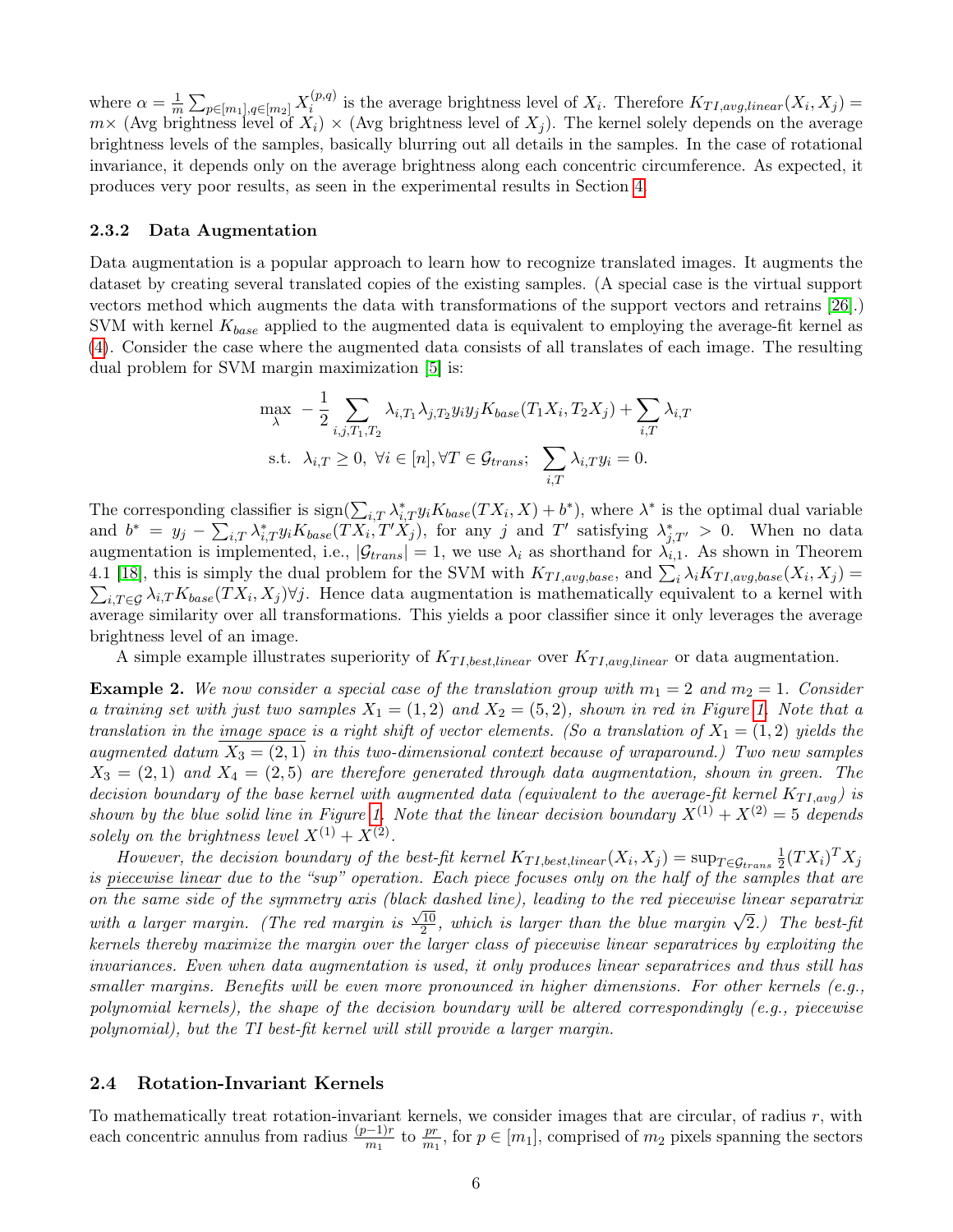<span id="page-6-0"></span>

Figure 1: (a) The kernel  $K_{TI, best, linear}$  produces the piecewise linear separatrix shown in red. It yields a larger margin than the blue linear separatrix that data augmentation and  $K_{TI,avg}$  yield; (b) & (c) Transformed MNIST with random translation/rotation and Gaussian noise ( $\mu = 0, \sigma = 0.1$ ).

 $[2k\pi/m_2, 2(k+1)\pi/m_2]$  for  $k = 0, 1, \ldots, m_2 - 1$ . Denote the element in the p-th annulus and q-th sector as "pixel"  $X^{(p,q)}$ , and define the rotation group  $\mathcal{G}_{rotate} := \{T_1, T_2, ..., T_{m_2}\}$ , where  $T_{q'}X^{(p,q)} = X^{(p,q+q')}$ . The rotation-invariant (RI) best-fit kernel is

$$
K_{RI, best, base}(X_i, X_j) := \sup_{T \in \mathcal{G}_{rotate}} K_{base}(TX_i, X_j).
$$

**Lemma 2.** Under Assumption [1](#page-3-0), the rotational invariant kernels  $K_{RI, best, poly}$  is positive definite with probability approaching one as  $m \to +\infty$ , under the same conditions as in Theorem [1.](#page-3-1)

In Section [4,](#page-7-0) we report on the large performance gain of  $K_{\text{RL}, best, poly}$ .

### 3 Incorporating Locality at Multiple Spatial Scales

To better illustrate the property of "locality" and its incorporation into SVMs, we consider the simple context of a polynomial kernel and a one-dimensional real-valued pixel sequence.

Let us regard the individual pixel values in the sequence  $\{X_i^{(1)}\}$  $\{X_i^{(1)}, X_i^{(2)}, \ldots, X_i^{(m)}\}$  as the primitive features at "Layer 0". Consider now a "local" feature only depends on the nearby pixels  $\{X_i^{(\ell)}\}$  $\{X_i^{(\ell+1)}, \ldots, X_i^{(\ell+k_1)}\}$ that can be modeled by a polynomial of degree  $d_1$ . We refer to  $k_1$  as the locality parameter.

Such a local feature is a linear combination of monomials of the form  $\prod_{j=\ell}^{\min(\ell+k_1,m)} (X_i^{(j)})$  $\binom{(j)}{i}^{c_j}$  with  $\sum_{j=\ell}^{\min(\ell+k_1,m)} c_j \leq d_1$  where each integer  $c_j \geq 0$ . This gives rise to a kernel

<span id="page-6-1"></span>
$$
K_{L,ij}^{(1)} := \left[\sum_{\ell=1}^{m-k_1} \left(\sum_{p=\ell}^{\ell+k_1} X_i^{(p)} X_j^{(p)} + 1\right)^{d_1} + 1\right]^{d_2}.
$$
\n<sup>(5)</sup>

We regard "Layer 1" as comprised of such local features of locality parameter  $k_1$ , at most  $k_1$  apart.

"Layer  $2$ " allows the composition of local features at Layer 1 that are at most  $k_2$  apart:

$$
K_{L,ij}^{(2)} := \left\{ \sum_{g=1}^{m-k_1-k_2} \left[ \sum_{\ell=g}^{g+k_2} \left( \sum_{p=\ell}^{k+1} X_i^{(p)} X_j^{(p)} + 1 \right)^{d_1} 1 \right]^{d_2} + 1 \right\}^{d_3}.
$$
\n
$$
(6)
$$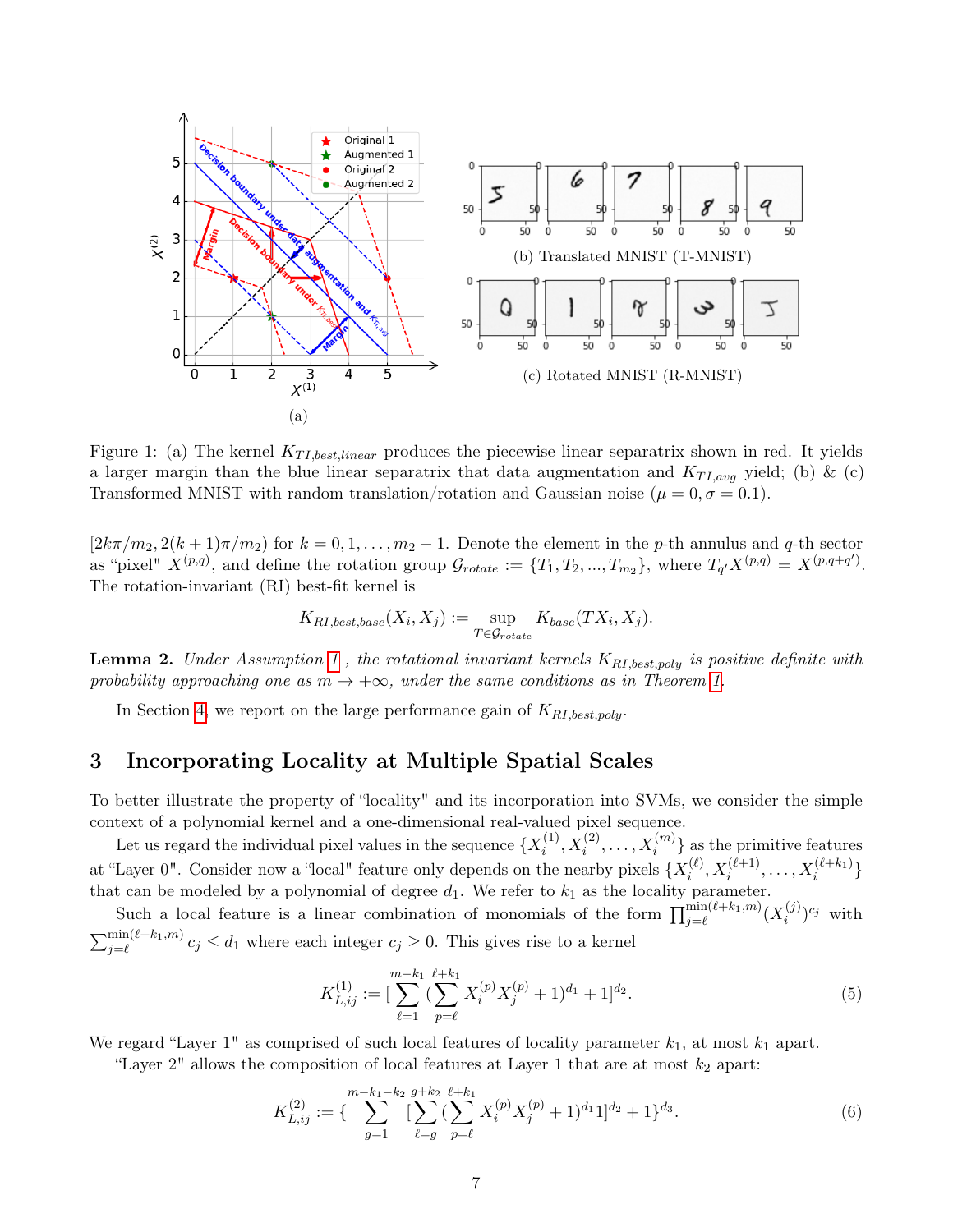This can be recursively applied to define deeper kernels with locality at several coarser spatial scales.

The above procedure extends naturally to two-dimensional images  $\{X_i^{(p,q)}: p \in [m_1], q \in [m_2]\}$ . Then i the kernel at Layer 1 is simply  $(\sum_{s=1}^{m_2-k_1} \sum_{\ell=1}^{m_1-k_1} (\sum_{q=s}^{s+k_1} \sum_{p=\ell}^{\ell+k_1} X_i^{(p,q)} X_j^{(p,q)} + 1)^{d_1} + 1)^{d_2}$ . The resulting kernels are always positive definite:

<span id="page-7-1"></span>**Lemma 3.**  $K_L$  is a positive definite kernel.

*Proof.* Note that if  $K_1$  and  $K_2$  are positive definite kernels, then the following kernels K obtained by Schur products [\[28\]](#page-11-14), addition, or adding a positive constant elementwise, are still positive definite kernels: (i)  $K_{ij} = \alpha K_{1,ij} + \beta K_{2,ij}$ , (ii)  $K_{ij} = (K_{1,ij})^{\ell_1} (K_{2,ij})^{\ell_2}$ , (iii)  $K_{ij} = K_{1,ij} + \gamma$ ,  $\forall \alpha, \beta \geq 0, \ell_1, \ell_2 \in \mathbb{N}, \gamma \geq 0$ . The kernel K<sub>L</sub> can be obtained by repeatedly employing the above operations with  $\alpha = \beta = \gamma = 1$ , starting with a base linear kernel which is positive definite with high probability under the conditions of Theorem [2.](#page-4-2)  $\Box$ 

One difference from CNNs is that, for the same input layer, one cannot have multiple output channels. If we design multiple channels with different degrees, then the channel with a larger degree will automatically subsume all terms generated by the channel with a smaller degree. Therefore, it is equivalent to having only one output channel with the largest degree. However, if the images have multiple channels to start with (as in R, G, and B, for example), then they can be handled separately. But after they are combined at a layer, there can only be one channel at subsequent higher layers.

Combining Locality at Multiple Spatial Scales with Transformational Invariance. To combine both locality at multiple spatial scales and transformational invariance, a kernel with locality at multiple spatial scales can be introduced as a base kernel into transformation-invariant kernels.

Complexity Analysis and Memory Trade-off. One may trade off between the memory requirement and computation time when it comes to the depth of the architecture. Supported by adequate memory space, one can store all kernel values from every layer, with both computation time and memory space increasing linearly with depth. In contrast, when limited by memory space, one can store only the kernel values from the final layer. In that case, although the memory requirement does not increase with depth, computation time grows exponentially with depth.

The time complexity of computing the polynomial kernel is between  $O(n^2m)$  and  $O(n^3m)$  based on LIBSVM [\[2\]](#page-10-4), while space complexity is  $O(n^2)$ . With sufficient memory of order  $O(n^2m)$ , the computations of kernel values can be parallelized so that the time complexity of the locality kernel is considerably reduced to between  $O(n^2kd)$  and  $O(n^3kd)$ , where k and d are the locality parameter and the depth, respectively, with  $kd \ll m$ . Note that since our focus is on small sample sizes, the  $O(n^2)$  complexity is acceptable.

# <span id="page-7-0"></span>4 Experimental Evaluation

### 4.1 Datasets

We evaluate the performance of the methods developed on four datasets:

- 1. The Original MNIST Dataset [\[17\]](#page-11-1)
- 2. The EMNIST Letters Dataset [\[4\]](#page-10-3)
- 3. The Translated MNIST Dataset: Since most generally available datasets appear to have already been centered or otherwise preprocessed, we "uncenter" them to better verify the accuracy improvement of TI kernels. We place the objects in a larger  $(64*64*1)$  canvas, and then randomly translate them so that they are not necessarily centered but still maintain their integrity. In addition, we add a Gaussian noise ( $\mu = 0, \sigma = 0.1$ ) to avoid being able to accurately center the image by calculating the center-of-mass. We call the resulting dataset the "Translated dataset". Figure [1\(](#page-6-0)b) shows some samples from different classes of the Translated MNIST dataset.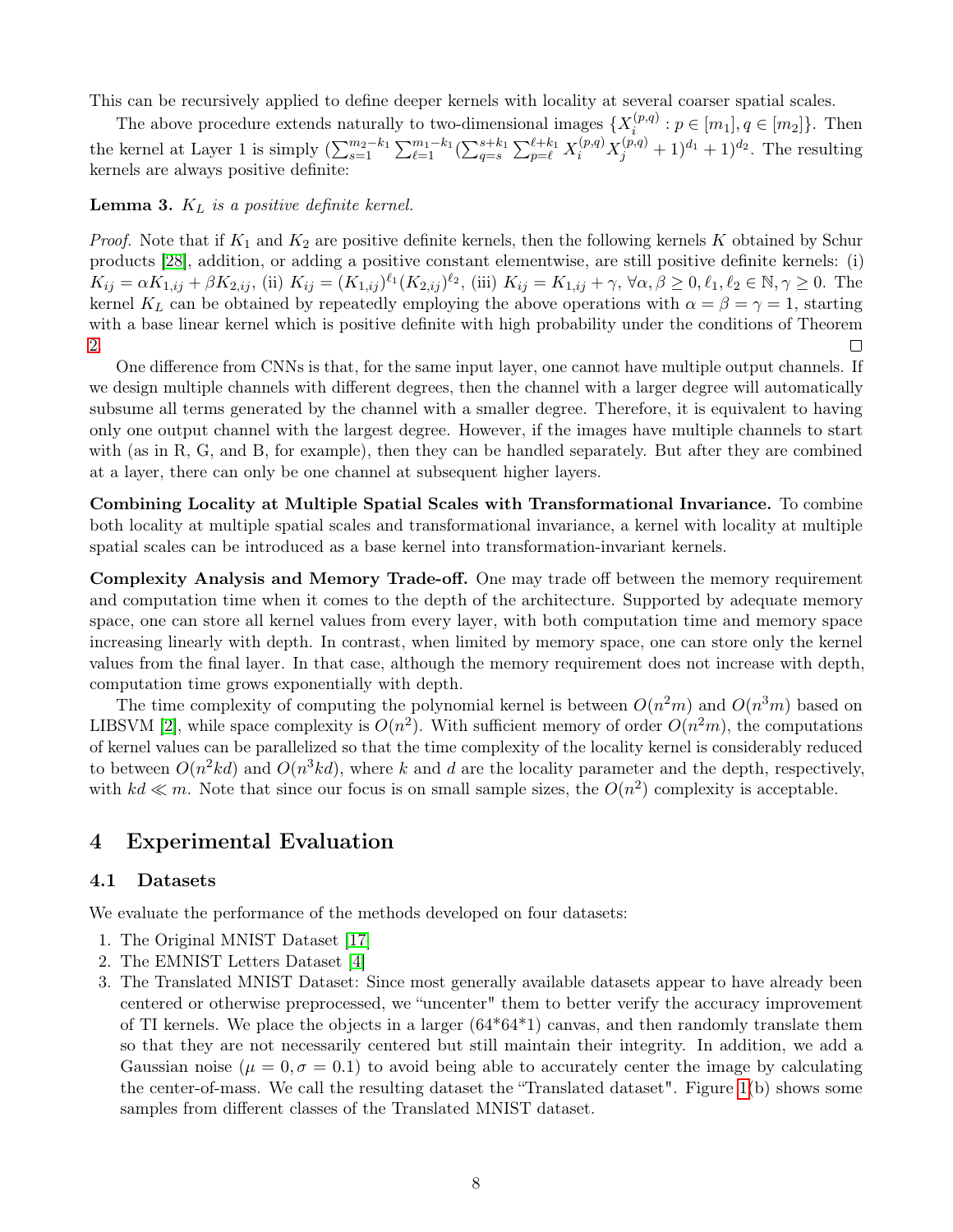<span id="page-8-0"></span>Table 2: Original MNIST Dataset and EMNIST Letters Dataset (100, 200, 500 training samples): Test accuracy of newly proposed methods compared with the original SVM, the tangent distance (TD) nearest neighbors (two-sided), the RI-SVM based on Average Fit, and the best CNN. Based on the same training set, our fine-tuned ResNet achieves similar performance as in [\[10\]](#page-10-2).

|                         | Original MNIST |          |          | <b>EMNIST</b> Letters |          |          |
|-------------------------|----------------|----------|----------|-----------------------|----------|----------|
| Method                  | 100            | 200      | 500      | 100                   | 200      | 500      |
|                         | $Acc/\%$       | $Acc/\%$ | $Acc/\%$ | $Acc/\%$              | $Acc/\%$ | $Acc/\%$ |
| L-TI-RI-SVM             | 81.55          | 89.23    | 92.58    | 44.56                 | 55.18    | 66.42    |
| TI-RI-SVM               | 75.10          | 86.47    | 93.11    | 43.16                 | 52.40    | 67.42    |
| L-TI-SVM                | 78.86          | 87.02    | 91.01    | 42.51                 | 52.81    | 64.66    |
| L-RI-SVM                | 77.96          | 83.96    | 89.65    | 38.39                 | 47.29    | 59.76    |
| TI-SVM                  | 69.34          | 82.34    | 91.00    | 39.94                 | 48.12    | 63.52    |
| RI-SVM                  | 73.82          | 83.60    | 90.19    | 38.03                 | 45.02    | 59.04    |
| L-SVM                   | 75.27          | 82.11    | 88.21    | 37.01                 | 45.08    | 58.05    |
| <b>SVM</b>              | 68.16          | 78.67    | 87.14    | 36.65                 | 42.74    | 56.38    |
| TD (two-sided) [30]     | 73.04          | 81.68    | 88.15    | 37.99                 | 45.31    | 57.63    |
| RI-SVM (Average-Fit)    | 68.05          | 78.81    | 87.21    | 36.82                 | 42.41    | 56.22    |
| Best CNN [10]<br>ResNet | 68.33          | 86.96    | 91.33    | 11.48                 | 41.17    | 61.12    |

4. The Rotated MNIST Dataset: We place the original image in the middle of a larger canvas and rotate it, with the blank area after rotation filled with Gaussian noise. RI kernels are not designed to and cannot distinguish between equivalent elements (e.g., 6 versus 9), and so we skip them. Figure  $1(c)$ displays samples from different classes of the Rotated MNIST dataset.

### 4.2 Experimental Results and Observations

Table [2](#page-8-0) and Figure [2](#page-9-0) provide the test accuracy of all methods on the Original and Transformed MNIST Datasets, respectively, while Table [2](#page-8-0) shows the test accuracy for the EMNIST Letters Dataset [\[4\]](#page-10-3). The letters L, TI, and RI represent Locality at multiple spatial scales, TI kernels, and RI kernels, respectively. A combination such as L-TI represents an SVM with both Locality and Translational Invariance. Note that the intended application of our proposed methods is to learn when data is scarce and there is no large database of similar data, which precludes the possibility of pre-training.

For the Original MNIST dataset with 100/200/500 training samples (Table [2\)](#page-8-0), after introducing locality and transformational invariance, the classification accuracy is improved from 68.33%/86.96%/91.33% reported by the best CNNs optimized over architectures and dimensions [\[10\]](#page-10-2) to 81.55%/89.23%/93.11% respectively. The improvements indicate that the original dataset does not center and deskew objects perfectly. Larger improvements can be observed on the EMNIST Letters dataset [\[4\]](#page-10-3) compared with the original SVM, two-sided tangent distance (TD) nearest neighbors [\[30\]](#page-12-3),RI kernel based on Average-Fit, and ResNet. (Since we find that the test accuracy of TD-based nearest neighbors [\[30\]](#page-12-3) is better than that of TD-based SVMs [\[13\]](#page-11-11), we only report results of TD-based nearest neighbors as one of the baselines.) All results are multi-class classification accuracies.

In Figure [2,](#page-9-0) we present the obtained test accuracy as a function of the number of training samples, for two different transformed datasets. Experiments are performed 10 times with mean and standard deviation denoted by the length of the bars around the mean, for 100/300/500/700/1000 training samples respectively. (L-)TI-SVM and (L-)RI-SVM outperform ResNet in many cases when there is no data augmentation since they embed useful domain knowledge for classifiers, especially for the small size regime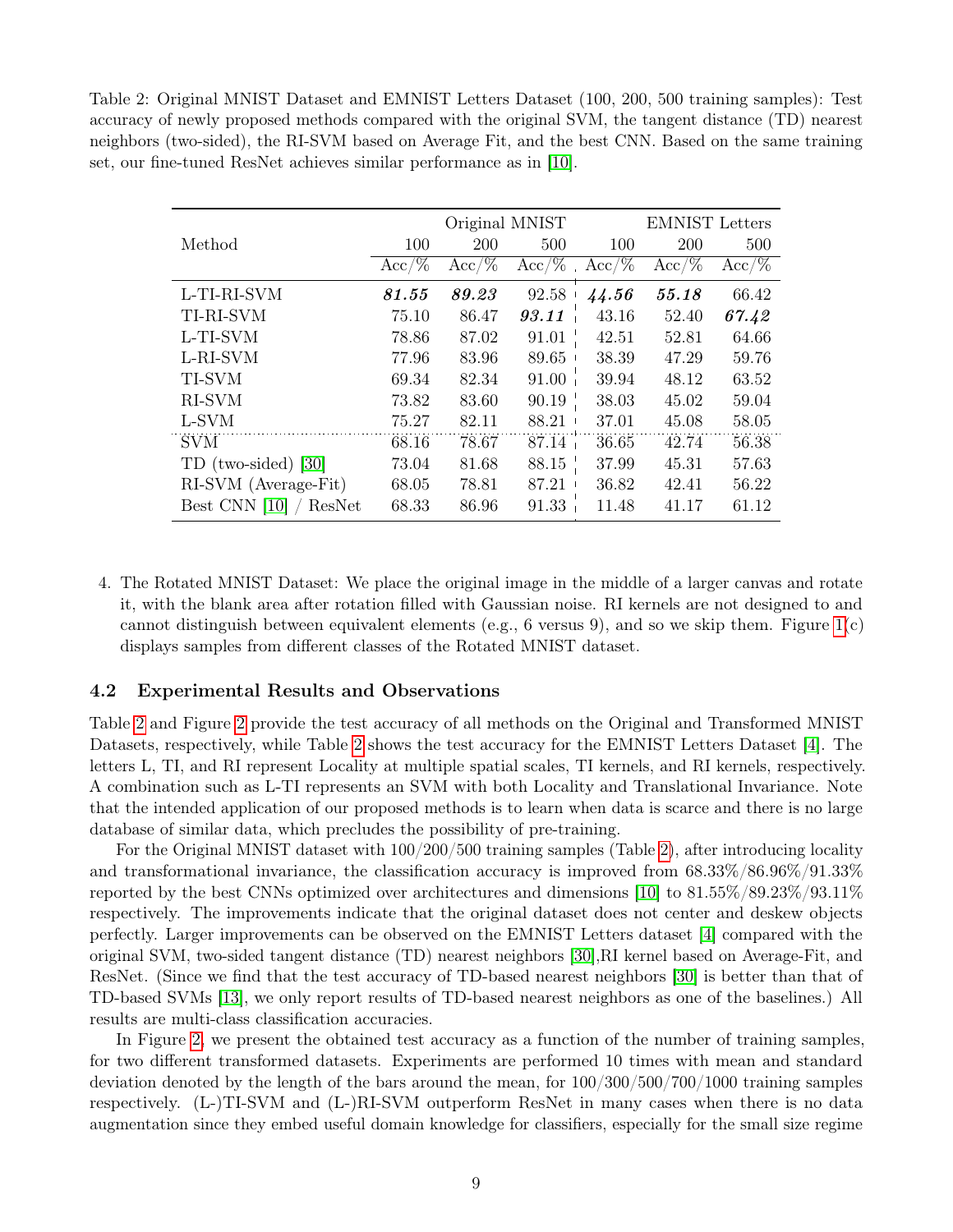<span id="page-9-0"></span>

Figure 2: Test accuracy vs. Number of training samples, for Transformed MNIST datasets. L-TI-SVM yields considerable improvement at small sizes in the case of translated samples, while, similarly, L-RI-SVM does so in the case of rotated samples.

of training samples. However, with the increase in the number of training samples, the benefits brought by domain knowledge gradually decrease, as shown in Figure [2.](#page-9-0) Additionally, the test accuracy of the newly proposed methods has a smaller variance than ResNet's in general.

From the experimental results, we see that all SVMs with newly defined kernels improve upon the test accuracy of the original SVM method, whether they are original datasets or transformed datasets. They also greatly outperform the best CNNs in the small training sample regime of interest. For transformed datasets, improvements are more significant.

### 4.3 Details of Experimental Evaluation

With consideration of computational speed and memory space, we utilize a two-layer structure [\(5\)](#page-6-1) as well as a  $\frac{k_1-1}{2}$ -zero padding and a stride of 1 to implement locality. In order to compare the test accuracy of L-SVM, TI-SVM, RI-SVM and further combine them, we select a polynomial kernel with a fixed degree (8 in our experiments) to realize the proposed methods. Note that degree 8 is not necessarily the optimal degree; one can tune the specific degree for different datasets.

We compare our results with [\[10\]](#page-10-2), which adopts a tree building technique to examine all the possible combinations of layers and corresponding dimensionalities to find the optimal CNN architecture. As for the DNN benchmark of the EMNIST Letters and the Transformed MNIST datasets, we select ResNet [\[14,](#page-11-15) [15\]](#page-11-16), a classic CNN architecture, as a DNN benchmark. Plus, for fairness, we do not implement data augmentation for any models and train all from scratch.

Note that all experimental results are based on LIBSVM [\[2\]](#page-10-4) and are carried out on an Intel Xeon E5-2697A V4 Linux server with a maximum clock rate of 2.6 GHz and a total memory of 512 GB.

## 5 Concluding Remarks

In this paper, we have developed transformation-invariant kernels that capture domain knowledge of the invariances in the domain. They can also additionally incorporate composition and locality at multiple spatial scales. The resulting kernels appear to provide significantly superior classification performance in the small sample size regime that is of interest in this paper. Experiments demonstrate that for the same polynomial kernel, incorporating locality and transformational invariance improves accuracy, especially for situations where data is scarce.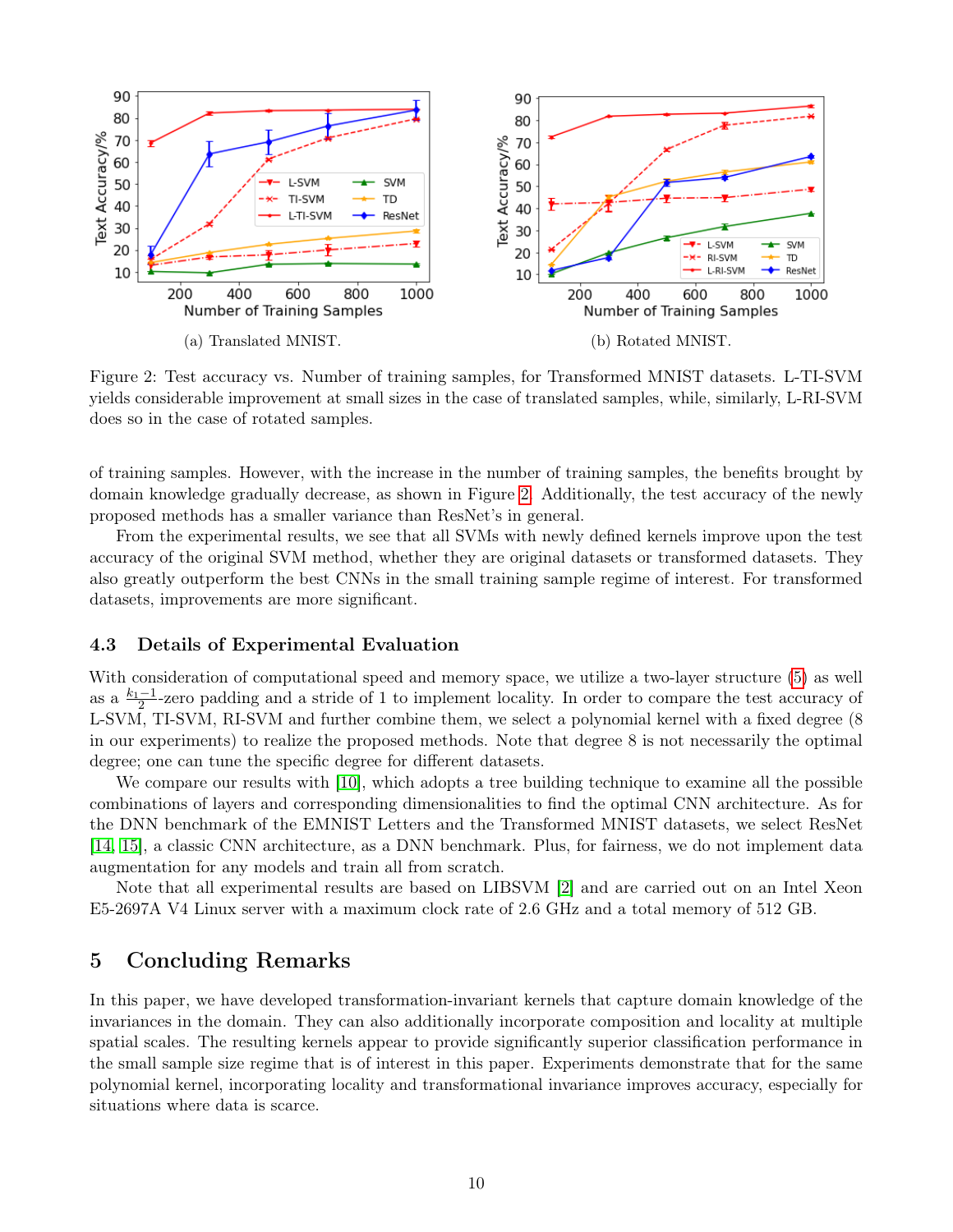# Acknowledgement

This material is based upon work partially supported by US National Science Foundation under CMMI-2038625, HDR Tripods CCF-1934904; US Office of Naval Research under N00014-21-1-2385; US ARO under W911NF2120064, W911NF1810331; and U.S. Department of Energy's Office of Energy Efficiency and Renewable Energy (EERE) under the Solar Energy Technologies Office Award Number DE-EE0009031. The views expressed herein and conclusions contained in this document are those of the authors and should not be interpreted as representing the views or official policies, either expressed or implied, of the U.S. NSF, ONR, ARO, Department of Energy or the United States Government. The U.S. Government is authorized to reproduce and distribute reprints for Government purposes notwithstanding any copyright notation herein.

# References

- <span id="page-10-6"></span>[1] Bernhard E Boser, Isabelle M Guyon, and Vladimir N Vapnik. A training algorithm for optimal margin classifiers. In Proceedings of the Fifth Annual Workshop on Computational Learning Theory, pages 144–152, 1992.
- <span id="page-10-4"></span>[2] Chih-Chung Chang and Chih-Jen Lin. Libsvm: A library for support vector machines. ACM transactions on intelligent systems and technology (TIST), 2(3):1–27, 2011.
- <span id="page-10-11"></span>[3] Jianhui Chen and Jieping Ye. Training svm with indefinite kernels. In Proceedings of the 25th international conference on Machine learning, pages 136–143, 2008.
- <span id="page-10-3"></span>[4] Gregory Cohen, Saeed Afshar, Jonathan Tapson, and Andre Van Schaik. Emnist: Extending mnist to handwritten letters. In 2017 International Joint Conference on Neural Networks (IJCNN), pages 2921–2926. IEEE, 2017.
- <span id="page-10-5"></span>[5] Corinna Cortes and Vladimir Vapnik. Support-vector networks. Machine learning, 20(3):273–297, 1995.
- <span id="page-10-0"></span>[6] Ekin D Cubuk, Barret Zoph, Dandelion Mane, Vijay Vasudevan, and Quoc V Le. Autoaugment: Learning augmentation policies from data. Conference on Computer Vision and Pattern Recognition, 2019.
- <span id="page-10-1"></span>[7] Ingrid Daubechies, Ronald DeVore, Simon Foucart, Boris Hanin, and Guergana Petrova. Nonlinear approximation and (deep) relu networks. Constructive Approximation, pages 1–46, 2021.
- <span id="page-10-9"></span>[8] Dennis DeCoste and Michael C Burl. Distortion-invariant recognition via jittered queries. In Proceedings IEEE Conference on Computer Vision and Pattern Recognition. CVPR 2000 (Cat. No. PR00662), volume 1, pages 732–737. IEEE, 2000.
- <span id="page-10-10"></span>[9] Dennis DeCoste and Bernhard Schölkopf. Training invariant support vector machines. Machine learning, 46(1):161–190, 2002.
- <span id="page-10-2"></span>[10] Rhett N D'Souza, Po-Yao Huang, and Fang-Cheng Yeh. Structural analysis and optimization of convolutional neural networks with a small sample size. Scientific Reports,  $10(1):1-13$ , Nature Publishing Group, 2020.
- <span id="page-10-8"></span>[11] Kamaledin Ghiasi-Shirazi, Reza Safabakhsh, and Mostafa Shamsi. Learning translation invariant kernels for classification. Journal of Machine Learning Research, 11(4), 2010.
- <span id="page-10-7"></span>[12] Bernard Haasdonk and Hans Burkhardt. Invariant kernel functions for pattern analysis and machine learning. Machine learning, 68(1):35–61, 2007.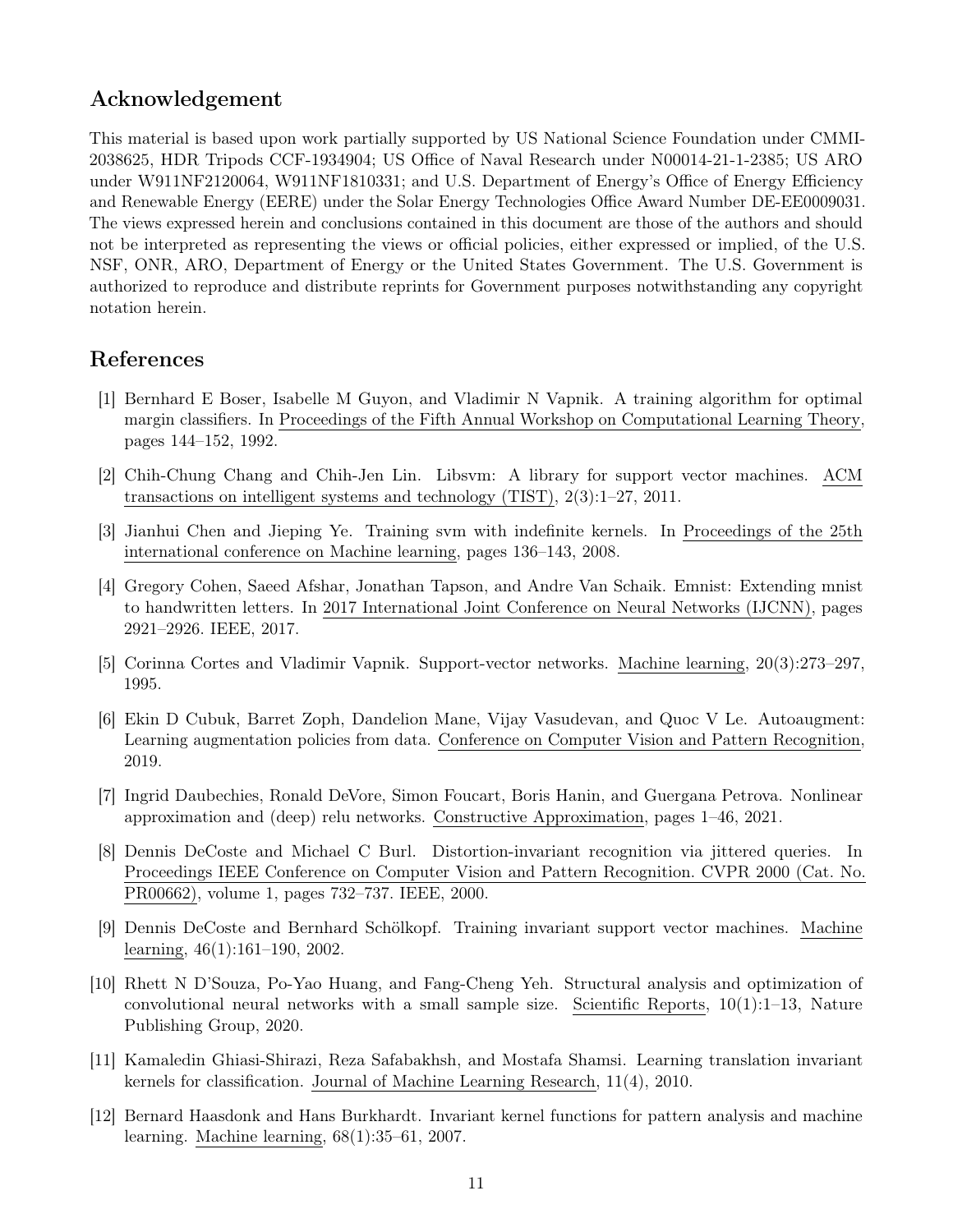- <span id="page-11-11"></span>[13] Bernard Haasdonk and Daniel Keysers. Tangent distance kernels for support vector machines. In Object recognition supported by user interaction for service robots, volume 2, pages 864–868. IEEE, 2002.
- <span id="page-11-15"></span>[14] Kaiming He, Xiangyu Zhang, Shaoqing Ren, and Jian Sun. Deep residual learning for image recognition. In Proceedings of the IEEE conference on computer vision and pattern recognition, pages 770–778, 2016.
- <span id="page-11-16"></span>[15] Kaiming He, Xiangyu Zhang, Shaoqing Ren, and Jian Sun. Identity mappings in deep residual networks. In European conference on computer vision, pages 630–645. Springer, 2016.
- <span id="page-11-5"></span>[16] Fabien Lauer and Gérard Bloch. Incorporating prior knowledge in support vector machines for classification: A review. Neurocomputing, 71(7-9):1578–1594, 2008.
- <span id="page-11-1"></span>[17] Yann LeCun and Corinna Cortes. MNIST handwritten digit database. 2010.
- <span id="page-11-13"></span>[18] Zhiyuan Li, Ruosong Wang, Dingli Yu, Simon S Du, Wei Hu, Ruslan Salakhutdinov, and Sanjeev Arora. Enhanced convolutional neural tangent kernels. arXiv preprint [arXiv:1911.00809,](http://arxiv.org/abs/1911.00809) 2019.
- <span id="page-11-2"></span>[19] Dengsheng Lu and Qihao Weng. A survey of image classification methods and techniques for improving classification performance. International journal of Remote sensing, 28(5):823–870, 2007.
- <span id="page-11-3"></span>[20] Andreas Maier. Will we ever solve the shortage of data in medical applications? [https://towardsdatascience.com/](https://towardsdatascience.com/will-we-ever-solve-the-shortage-of-data-in-medical-applications-70da163e2c2d) [will-we-ever-solve-the-shortage-of-data-in-medical-applications-70da163e2c2d](https://towardsdatascience.com/will-we-ever-solve-the-shortage-of-data-in-medical-applications-70da163e2c2d), 2020. Accessed: 2022-01-22.
- <span id="page-11-8"></span>[21] Julien Mairal, Piotr Koniusz, Zaid Harchaoui, and Cordelia Schmid. Convolutional kernel networks. Advances in neural information processing systems, 27, 2014.
- <span id="page-11-9"></span>[22] Song Mei, Theodor Misiakiewicz, and Andrea Montanari. Learning with invariances in random features and kernel models. Conference on Learning Theory, 2021.
- <span id="page-11-7"></span>[23] Youssef Mroueh, Stephen Voinea, and Tomaso A Poggio. Learning with group invariant features: A kernel perspective. Advances in Neural Information Processing Systems, 28, 2015.
- <span id="page-11-10"></span>[24] Marc'Aurelio Ranzato, Fu Jie Huang, Y-Lan Boureau, and Yann LeCun. Unsupervised learning of invariant feature hierarchies with applications to object recognition. In 2007 IEEE conference on computer vision and pattern recognition, pages 1–8. IEEE, 2007.
- <span id="page-11-12"></span>[25] Bernhard Schölkopf, Patrice Simard, Alex J Smola, and Vladimir Vapnik. Prior knowledge in support vector kernels. In Advances in neural information processing systems, pages 640–646, 1998.
- <span id="page-11-4"></span>[26] Bernhard Schölkopf, Alexander J Smola, Francis Bach, et al. Learning with kernels: support vector machines, regularization, optimization, and beyond. MIT press, 2002.
- <span id="page-11-6"></span>[27] Hanns Schulz-Mirbach. Constructing invariant features by averaging techniques. In Proceedings of the 12th IAPR International Conference on Pattern Recognition, Vol. 3-Conference C: Signal Processing (Cat. No. 94CH3440-5), volume 2, pages 387–390. IEEE, 1994.
- <span id="page-11-14"></span>[28] Jssai Schur. Bemerkungen zur theorie der beschränkten bilinearformen mit unendlich vielen veränderlichen. 1911.
- <span id="page-11-0"></span>[29] Connor Shorten and Taghi M Khoshgoftaar. A survey on image data augmentation for deep learning. Journal of Big Data, 6(1):1–48, 2019.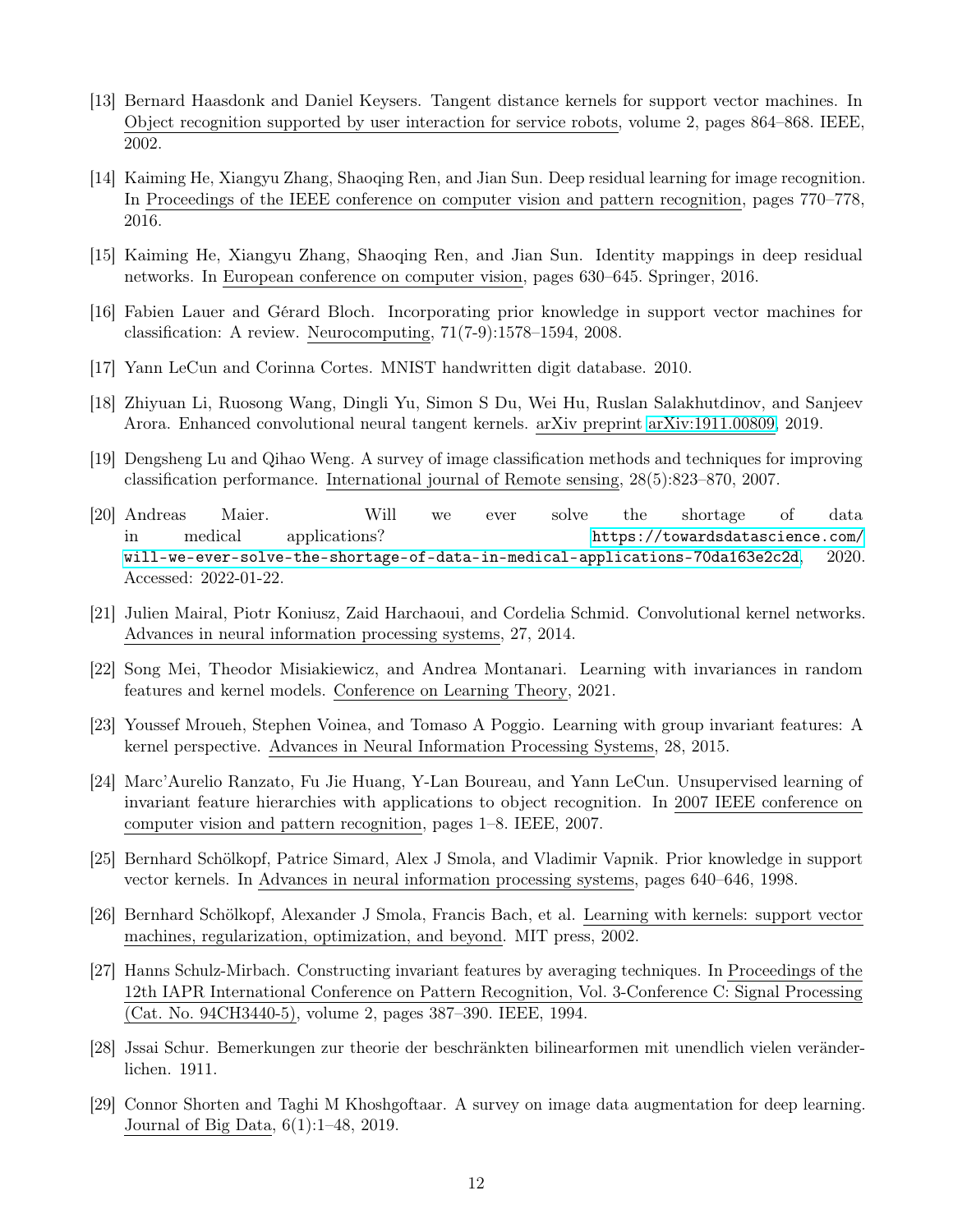- <span id="page-12-3"></span>[30] Patrice Y Simard, Yann A LeCun, John S Denker, and Bernard Victorri. Transformation invariance in pattern recognition—tangent distance and tangent propagation. In Neural networks: tricks of the trade, pages 239–274. Springer, 1998.
- <span id="page-12-1"></span>[31] Mingxing Tan and Quoc Le. Efficientnet: Rethinking model scaling for convolutional neural networks. In International Conference on Machine Learning, pages 6105–6114. PMLR, 2019.
- <span id="page-12-2"></span>[32] Vladimir N Vapnik. The nature of statistical learning theory. springer, 1995.
- <span id="page-12-5"></span>[33] Richard S Varga. Geršgorin and his circles, volume 36. Springer Science & Business Media, 2010.
- <span id="page-12-6"></span>[34] Martin J Wainwright. High-dimensional statistics: A non-asymptotic viewpoint, volume 48. Cambridge University Press, 2019.
- <span id="page-12-0"></span>[35] Y. le Cun. Generalization and network design strategies. Connectionism in perspective, 19:143–155, 1989.
- <span id="page-12-4"></span>[36] Yiming Ying, Colin Campbell, and Mark Girolami. Analysis of svm with indefinite kernels. Advances in neural information processing systems, 22, 2009.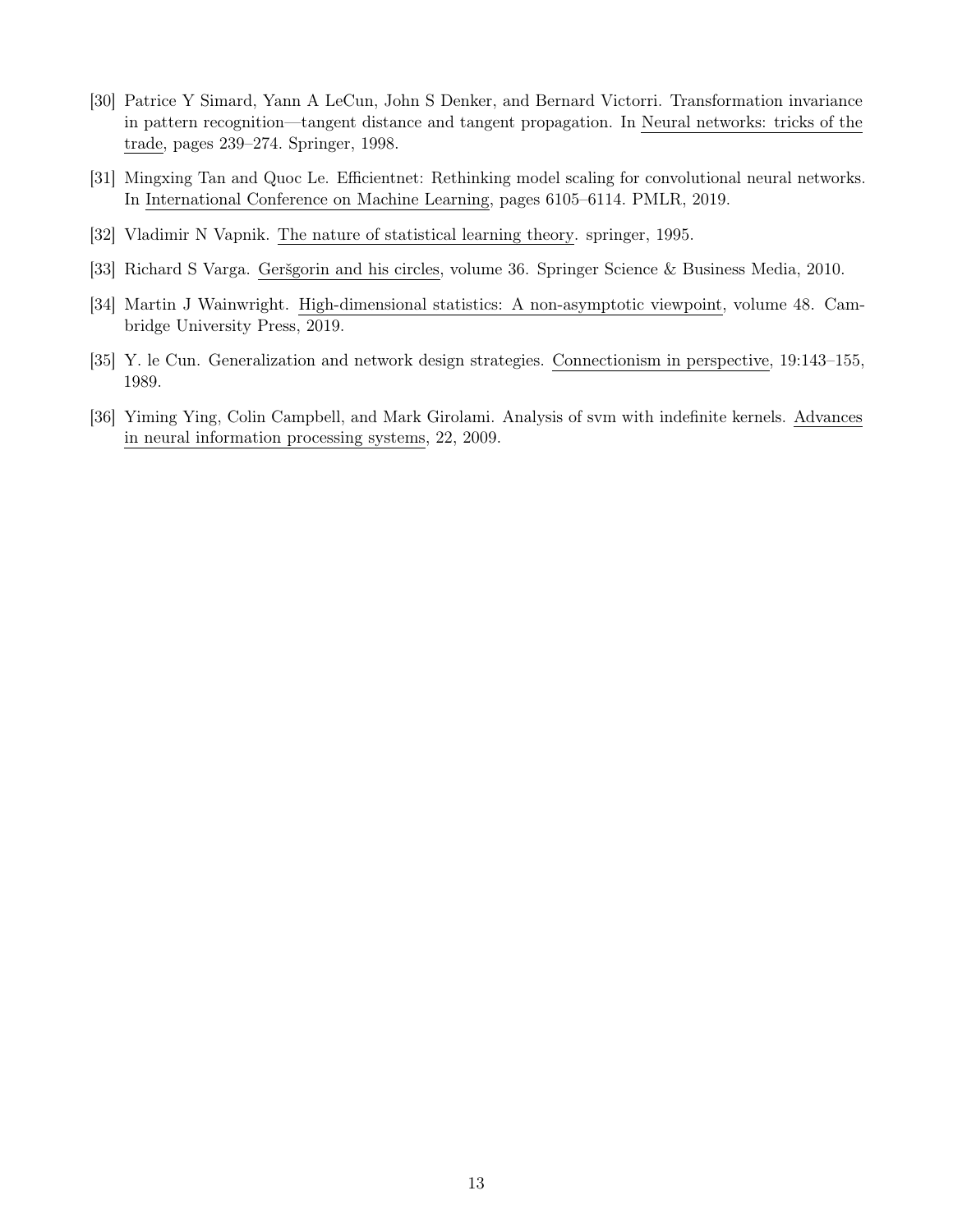### A Supporting Definitions and Lemmas

**Definition 1.** A random variable X with mean  $\mu = \mathbb{E}[X]$  is sub-exponential if there are non-negative parameters  $(\nu, b)$  such that [\[34\]](#page-12-6)

$$
\mathbb{E}[\exp(\lambda(X-\mu))] \le \exp(\frac{\nu^2\lambda^2}{2}), \quad \forall |\lambda| < \frac{1}{b}.
$$

We denote this by  $X \sim SE(\nu, b)$ .

<span id="page-13-1"></span>**Lemma 4** (Sub-exponential tail bound [\[34\]](#page-12-6)). Suppose that  $X \sim SE(\nu, b)$ . Then,

$$
\mathbb{P}[|X - \mu| \ge t] \le \begin{cases} 2\exp(-\frac{t^2}{2\nu^2}) & \text{if } 0 \le t \le \frac{\nu^2}{b}, \\ 2\exp(-\frac{t}{2b}) & \text{if } t > \frac{\nu^2}{b}. \end{cases}
$$

Some properties related to sub-exponential random variables are listed below.

#### **Lemma 5**  $(|34|)$ .

- 1. For a standard normal random variable X,  $X^2$  is  $SE(2, 4)$ ;
- 2. For random variable  $X \sim SE(\nu, b)$ , a $X \sim SE(a\nu, ab)$ ;
- 3. Consider independent random variables  $X_1, \ldots, X_n$ , where  $X_i \sim SE(\nu_i, b_i)$ . Let  $\nu = (\nu_1, \ldots, \nu_n)$  and  $b = (b_1, \ldots, b_n)$ . Then  $\sum_{i=1}^n X_i \sim SE(||\nu||_2, ||b||_{\infty})$ .

### <span id="page-13-0"></span>B Proof of Theorem [1](#page-3-1)

Theorem 3 (Restatement of Theorem [1\)](#page-3-1). Let

$$
K_{TI, best, linear}(X_i, X_j) := \sup_{T \in \mathcal{G}_{trans}} \frac{1}{m} (TX_i)^T X_j
$$

be the best-fit translation invariant kernel with the base kernel chosen as the normalized linear kernel. Under Assumption [1,](#page-3-0) if  $n \leq \frac{\|\lambda\|_1}{\| \lambda \|_1}$  $\frac{\|A\|_1}{2\|A\|_2(\ln m)^{\frac{1+\epsilon}{2}}}$ , then  $K_{TI, best, linear}$  is a positive definite kernel with probability approaching one, as  $m \to \infty$ .

*Proof of Theorem [1.](#page-3-1)* For brevity, we denote  $K_{TI, best, linear}(X_i, X_j)$  and  $K_{linear}(X_i, X_j)$  by  $K_{TI,ij}$  and  $K_{ij}$ , respectively. From Gershgorin's circle theorem [\[33\]](#page-12-5) every eigenvalue of  $K_{TI, best, linear}$  lies within at least one of the Gershgorin discs  $\mathcal{D}(K_{TI,ii}, r_i) := \{\lambda \in \mathbb{R} \mid |\lambda - K_{TI,ii}| \leq r_i\}$ , where  $r_i := \sum_{j \neq i} |K_{TI,ij}|$ . Hence if  $K_{TI,ii} > \sum_{j \neq i} |K_{TI,ij}|$ ,  $\forall i$ , then  $K_{TI, best, linear}$  is a positive definite kernel.

Note that the dimension of the vector  $X_i$  is  $m = m_1 \times m_2$  in the case of a two-dimensional array. Under Assumption [1,](#page-3-0)  $X_i \sim \mathcal{N}(0, \Sigma)$ ,  $\forall i \in [n]$ . Since  $\Sigma$  is symmetric and positive semi-definite, there exists an orthogonal matrix  $O \in \mathbb{R}^{m \times m}$  with  $\Sigma = O \cdot \text{diag}(\lambda^{(1)}, \ldots, \lambda^{(m)}) \cdot O^T$ , where  $\lambda^{(1)}, \ldots, \lambda^{(m)} \geq 0$  are the eigenvalues of  $\Sigma$ . Define  $\Sigma^{\frac{1}{2}} := O \cdot \text{diag} \left( \sqrt{\lambda^{(1)}}, \ldots, \sqrt{\lambda^{(m)}} \right) \cdot O^T$ , then  $X_i = \Sigma^{\frac{1}{2}} Z_i$ , where  $Z_i \sim \mathcal{N}(0, I_m)$ . Define  $H_i := O^T Z_i \sim \mathcal{N}(0, I_m)$ , then

$$
||X_i||^2 = \left\| O \operatorname{diag} \left( \sqrt{\lambda^{(1)}}, \dots, \sqrt{\lambda^{(m)}} \right) O^T Z_i \right\|^2
$$
  
= 
$$
\left\| \operatorname{diag} \left( \sqrt{\lambda^{(1)}}, \dots, \sqrt{\lambda^{(m)}} \right) H_i \right\|^2 = \sum_{p=1}^m \lambda^{(p)} (H_i^{(p)})^2,
$$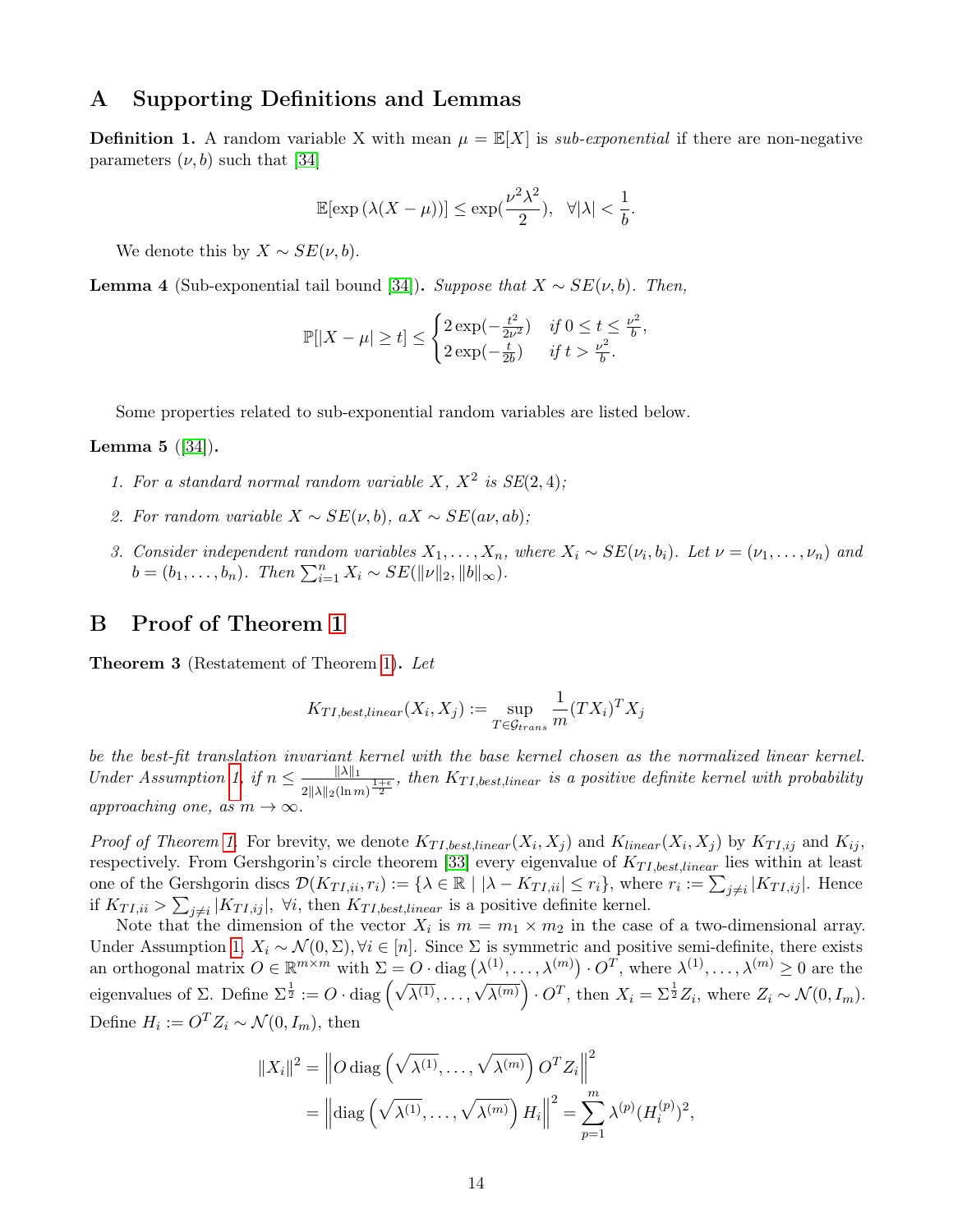and  $\mathbb{E}[\|X_i\|^2] = \sum_{p=1}^m \lambda^{(p)} \mathbb{E}[(H_i^{(p)})]$  $\lambda_i^{(p)}$ <sup>2</sup>] =  $\|\lambda\|_1$ . Let  $\lambda := (\lambda^{(1)}, \ldots, \lambda^{(m)})$ . Based on Lemma [5,](#page-0-0) we have  $(H_i^{(p)}$  $\lambda_i^{(p)})^2 \sim SE(2, 4), \lambda^{(p)}(H_i^{(p)})$  $i^{(p)}_i)^2 \sim SE(2\lambda^{(p)}, 4\lambda^{(p)})$ , and  $||X_i||^2 \sim SE(2||\lambda||_2, 4||\lambda||_{\infty})$ . According to Lemma [4,](#page-13-1)

$$
\mathbb{P}\left[\frac{1}{m}||X_i||^2 \le \frac{||\lambda||_1}{m} - \frac{t}{m}\right] \le \begin{cases} \exp(-\frac{t^2}{8||\lambda||_2^2}) & \text{if } 0 \le t \le \frac{||\lambda||_2^2}{||\lambda||_{\infty}}, \\ \exp(-\frac{t}{8||\lambda||_{\infty}}) & \text{if } t > \frac{||\lambda||_2^2}{||\lambda||_{\infty}}.\end{cases}
$$

Let  $t = ||\lambda||_1/2$ , then we have

$$
\mathbb{P}\left(K_{ii} \leq \frac{1}{2m} \|\lambda\|_{1}\right) \leq \max\left(\exp\left(-\frac{\|\lambda\|_{1}^{2}}{32\|\lambda\|_{2}^{2}}\right), \exp\left(-\frac{\|\lambda\|_{1}}{16\|\lambda\|_{\infty}}\right)\right)
$$

$$
\stackrel{(a)}{\leq} \exp\left(-\frac{\|\lambda\|_{1}}{32\|\lambda\|_{\infty}}\right),
$$

where (a) holds due to Holder's inequality. Noting that  $K_{TI,ii} = \max_{T \in \mathcal{G}} K_{linear}(TX_i, X_i) \geq K_{ii}, \forall i$ ,

$$
\mathbb{P}(K_{TI,ii} \leq \frac{1}{2m} \|\lambda\|_1) \leq \mathbb{P}(K_{ii} \leq \frac{1}{2m} \|\lambda\|_1) \leq \exp\left(-\frac{\|\lambda\|_1}{32\|\lambda\|_{\infty}}\right).
$$
\n<sup>(7)</sup>

<span id="page-14-0"></span>.

Now we turn to the off-diagonal terms  $K_{TI,ij}$  for  $i \neq j$ . For  $p \in [m]$ , one can write

$$
X_i^{(p)} X_j^{(p)} = (O\Lambda^{\frac{1}{2}} H_i)^T (O\Lambda^{\frac{1}{2}} H_i) = H_i^T \Lambda H_j = \sum_{p=1}^m \lambda^{(p)} H_i^{(p)} H_j^{(p)}
$$

Note that  $H_i^{(p)}H_j^{(p)} = \frac{1}{2}$  $\frac{1}{2}(Y^{(p)}_{+,ij}-Y^{(p)}_{-,ij})(Y^{(p)}_{+,ij}+Y^{(p)}_{-,ij}),$  where  $Y^{(p)}_{+,ij}:=\frac{1}{\sqrt{2}}$  $\frac{1}{2}(H_j^{(p)}+H_i^{(p)})$  $Y_{-,ij}^{(p)}$  and  $Y_{-,ij}^{(p)} :=$  $\frac{1}{\sqrt{2}}$  $\frac{1}{2}(H_j^{(p)}-H_i^{(p)})$  $\binom{p}{i}$  are independent  $N(0, 1)$  random variables. Hence  $(Y_{+,ij}^{(p)})^2$  and  $(Y_{-,ij}^{(p)})^2$  are chi-squared random variables, and their moment generating functions are  $\mathbb{E}[e^{r(Y_{+,ij}^{(p)})^2}] = \mathbb{E}[e^{r(Y_{-,ij}^{(p)})^2}] = \frac{1}{\sqrt{1-\epsilon}}$  $\frac{1}{1-2r}$  for  $r < \frac{1}{2}$ . Hence for any  $|r| \leq 1/||\lambda||_{\infty}$ , we know

$$
\mathbb{E}[e^{rX_i^{\top}X_j}] = \mathbb{E}\left[\exp\left(r\sum_{p=1}^m \lambda^{(p)} H_i^{(p)}\right)\right] = \mathbb{E}\left[\exp\left(\frac{r}{2}\sum_{p=1}^m \lambda^{(p)} \left((Y_{+,ij}^{(p)})^2 - (Y_{-,ij}^{(p)})^2\right)\right)\right]
$$

$$
\stackrel{\text{(b)}}{=} \prod_{p=1}^m \mathbb{E}\left[\exp(\frac{r\lambda^{(p)}}{2}(Y_{+,ij}^{(p)})^2)\right] \mathbb{E}\left[\exp(-\frac{r\lambda^{(p)}}{2}(Y_{-,ij}^{(p)})^2)\right]
$$

$$
= \prod_{p=1}^m \frac{1}{\sqrt{1 - (\lambda^{(p)})^2 r^2}},
$$

where (b) is true since the random variables  $\{Y_{+,ij}^{(p)}, Y_{-,ij}^{(p)}\}_{p \in [m]}$  are mutually independent. It can be verified that  $\frac{1}{\sqrt{1}}$  $\frac{1}{1-x} \leq e^x$  for  $0 \leq x \leq 1/2$ . We can then upper bound the moment generating function of  $\mathbb{E}[e^{rX_i^{\top}X_j}],$ since for any  $|r| \leq 1/||\lambda||_{\infty}$ ,

$$
\mathbb{E}[e^{rX_i^{\top}X_j}] = \prod_{p=1}^m \frac{1}{\sqrt{1 - (\lambda^{(p)})^2 r^2}} \le \prod_{p=1}^m \exp\left((\lambda^{(p)})^2 r^2\right) = \exp\left(\frac{2\|\lambda\|_2^2}{2} r^2\right).
$$

This implies  $X_i^{\top} X_j \sim SE($  $\sqrt{2}||\lambda||_2$ ,  $||\lambda||_{\infty}$ ). Since  $\mathbb{E}[X_i^\top X_j] = 0$ , by Lemma [4,](#page-13-1) we know

$$
\mathbb{P}\left[X_i^{\top} X_j \ge t\right] \le \begin{cases} \exp(-\frac{t^2}{4\|\lambda\|_2^2}) & \text{if } 0 \le t \le \frac{2\|\lambda\|_2^2}{\|\lambda\|_{\infty}},\\ \exp(-\frac{t}{2\|\lambda\|_{\infty}}) & \text{if } t > \frac{2\|\lambda\|_2^2}{\|\lambda\|_{\infty}}. \end{cases}
$$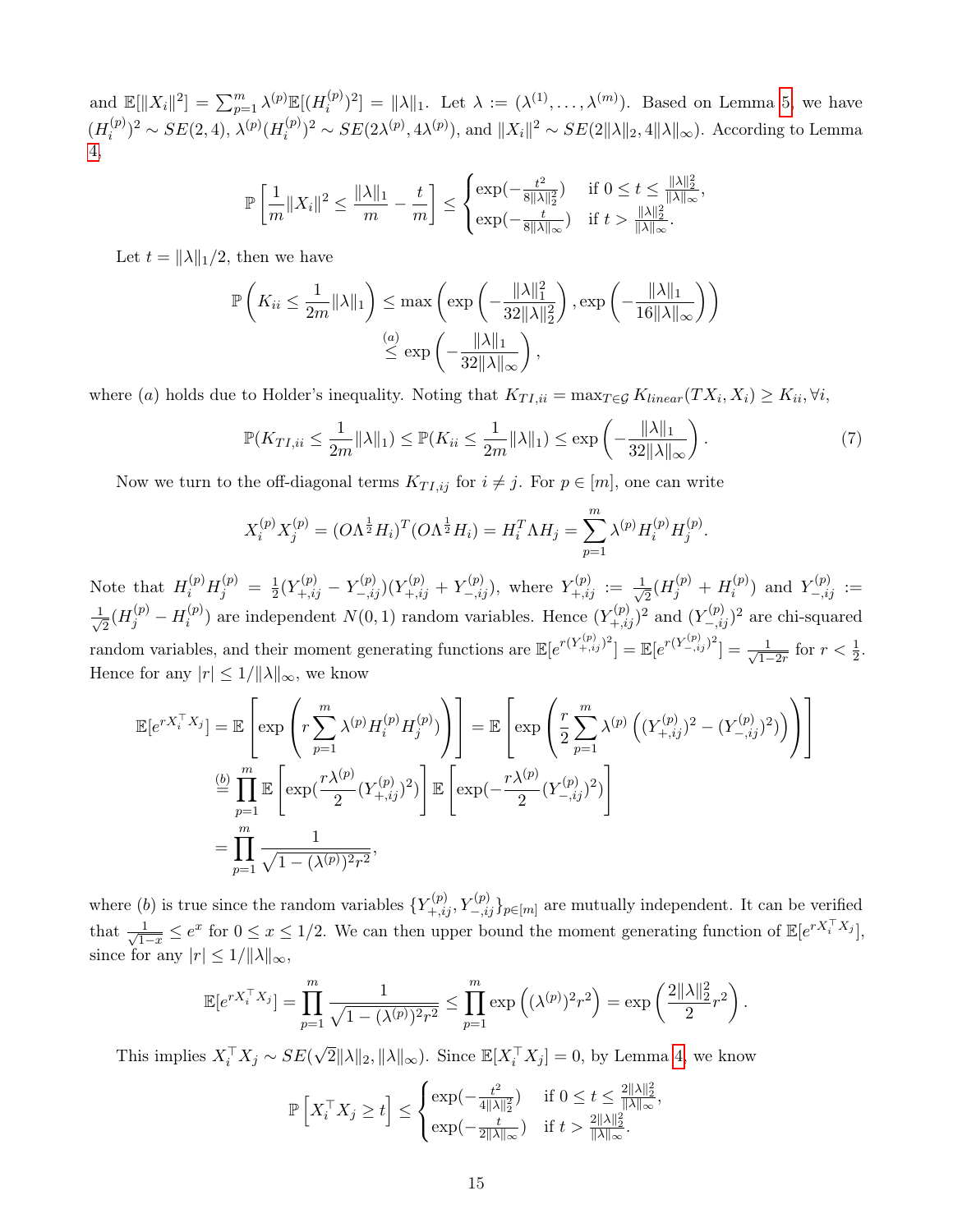Let  $t = \frac{\|\lambda\|_2 (\ln m)^{(1+\epsilon)/2}}{2}$ . Under the assumption that  $\frac{\|\lambda\|_2}{\|\lambda\|_{\infty}} \ge \frac{(\ln m)^{(1+\epsilon)/2}}{2}$  $\frac{1}{2}$ , we have

<span id="page-15-2"></span><span id="page-15-1"></span>
$$
\mathbb{P}\left[K_{ij} \ge \frac{\|\lambda\|_2 (\ln m)^{\frac{1+\epsilon}{2}}}{m}\right] \le \exp(-\frac{(\ln m)^{1+\epsilon}}{4}).\tag{8}
$$

Note that  $|K_{TI,ij}| = |\sup_T K_{linear}(TX_i, X_j)| \leq \sup_T |K_{linear}(TX_i, X_j)|$ , then

$$
\mathbb{P}(|K_{TI,ij}| \ge \frac{\|\lambda\|_2 (\ln m)^{\frac{1+\epsilon}{2}}}{m}) \le \mathbb{P}(\sup_T |K_{linear}(TX_i, X_j)| \ge \frac{\|\lambda\|_2 (\ln m)^{\frac{1+\epsilon}{2}}}{m})
$$
  

$$
\le m \mathbb{P}(|K_{ij}| \ge \frac{\|\lambda\|_2 (\ln m)^{\frac{1+\epsilon}{2}}}{m}) \le 2m \mathbb{P}(K_{ij} \ge \frac{\|\lambda\|_2 (\ln m)^{\frac{1+\epsilon}{2}}}{m})
$$
  

$$
\le \exp(-\frac{(\ln m)^{1+\epsilon}}{4} + \ln 2m),
$$
 (9)

where (c) holds since the distribution is translation invariant, and (d) holds since  $K_{ij}$  is a symmetric random variable, i.e.,  $p_{K_{ij}}(y) = p_{K_{ij}}(-y)$ . Combining [\(7\)](#page-14-0) and [\(9\)](#page-15-1), we have

$$
\mathbb{P}(K_{TI,ii} > \sum_{j \neq i} |K_{TI,ij}|, \forall i) \geq \mathbb{P}(\min_{i} K_{TI,ii} > \max_{i} \sum_{j \neq i} |K_{TI,j}|)
$$
\n
$$
\geq \mathbb{P}(\min_{i} K_{TI,ii} > \frac{||\lambda||_1}{2m} \text{ and } \max_{i} \sum_{j \neq i} |K_{TI,ij}| < \frac{||\lambda||_2 (\ln m)^{\frac{1+\epsilon}{2}} n}{m})
$$
\n
$$
= 1 - \mathbb{P}(\min_{i} K_{TI,ii} \leq \frac{||\lambda||_1}{2m} \text{ or } \max_{i} \sum_{j \neq i} |K_{TI,ij}| \geq \frac{||\lambda||_2 (\ln m)^{\frac{1+\epsilon}{2}} n}{m})
$$
\n
$$
\geq 1 - \mathbb{P}(\min_{i} K_{TI,ii} \leq \frac{||\lambda||_1}{2m}) - \mathbb{P}(\max_{i} \sum_{j \neq i} |K_{Ti,ij}| \geq \frac{||\lambda||_2 (\ln m)^{\frac{1+\epsilon}{2}} n}{m})
$$
\n
$$
= 1 - \mathbb{P}(K_{TI,ii} \leq \frac{||\lambda||_1}{2m}, \exists i) - \mathbb{P}(\sum_{j \neq i} |K_{Ti,ij}| \geq \frac{||\lambda||_2 (\ln m)^{\frac{1+\epsilon}{2}} n}{m}), \exists i)
$$
\n
$$
\stackrel{(e)}{\geq} 1 - n \mathbb{P}(K_{TI,ii} \leq \frac{||\lambda||_1}{2m}) - n \mathbb{P}(|K_{Ti,ij}| \geq \frac{||\lambda||_2 (\ln m)^{\frac{1+\epsilon}{2}}}{m}, \exists j \neq i)
$$
\n
$$
\geq 1 - \exp(-\frac{||\lambda||_1}{32||\lambda||_{\infty}} + \ln n) - \exp(-\frac{1}{4} (\ln m)^{1+\epsilon} + 2 \ln n + \ln 2m).
$$

Above, (e) holds since the probability distributions of  $|K_{TI,ij}|$  are identical for all  $j \neq i$ . Since  $\|\lambda\|_1 \geq \|\lambda\|_2$ , the assumption  $\frac{\|\lambda\|_2}{\|\lambda\|_{\infty}} \ge (\ln m)^{(1+\epsilon)/2}$  implies  $\frac{\|\lambda\|_1}{\|\lambda\|_{\infty}} \ge (\ln m)^{(1+\epsilon)/2}$ . Note that since  $n = \tilde{O}(\sqrt{m})$ ,

$$
\lim_{m \to \infty} \mathbb{P}(K_{TI,ii} > \sum_{j \neq i} |K_{TI,ij}|, \forall i) \ge \lim_{m \to \infty} 1 - \frac{1}{poly(m)} = 1.
$$

Therefore,  $K_{TI, best, linear}$  is a positive definite kernel with probability approaching one as  $m \to \infty$ .  $\Box$ 

# <span id="page-15-0"></span>C Proof of Theorem [2](#page-4-2)

**Theorem 4** (Restatement of Theorem [2\)](#page-4-2). For any  $\gamma \in \mathbb{R}_+$  and  $d \in \mathbb{N}$ , the translation-invariant kernels,

$$
K_{TI, best, poly}(X_i, X_j) := \sup_{T \in \mathcal{G}_{trans}} (1 + \frac{\gamma}{m} (TX_i)^T X_j)^d
$$

are positive definite with probability approaching 1 as  $m \to +\infty$ , under Assumption [1,](#page-3-0)  $\|\lambda\|_{\infty} \leq 1$ , and  $n \leq \frac{\|\lambda\|_1}{\| \lambda \|_1}$  $\frac{\|\lambda\|_1}{2\|\lambda\|_2(\ln m)^{\frac{1+\epsilon}{2}}}.$